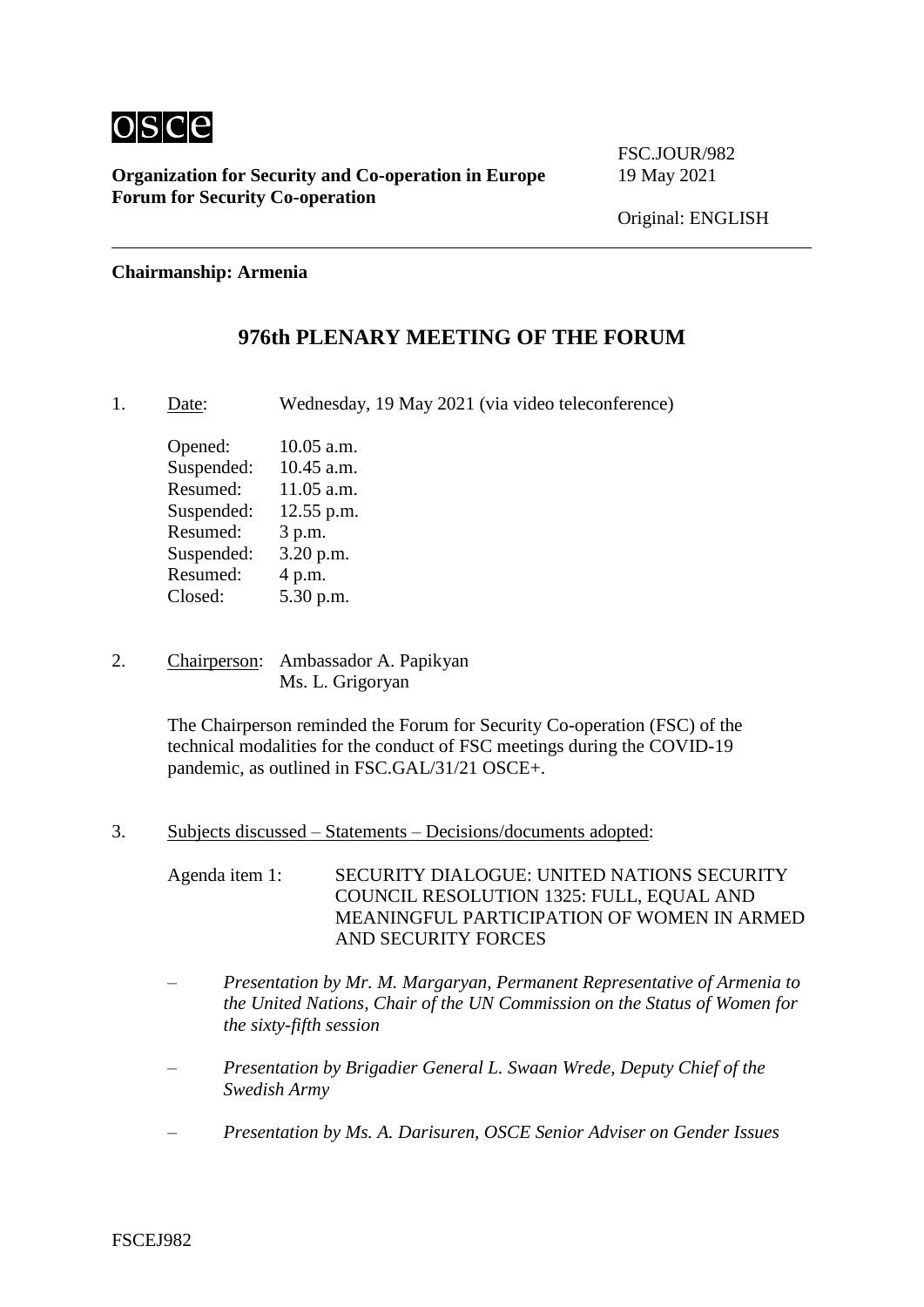- *Presentation by Ms. D. O, Ambassador-at-Large and Secretary General for the Generation Equality Forum, France*
- *Presentation by Senior Lieutenant A. Savtalyan, Ministry of Defence of Armenia*

Chairperson, Mr. M. Margaryan (FSC.DEL/185/21), Brigadier General L. Swaan Wrede, OSCE Senior Adviser on Gender Issues (SEC.GAL/70/21 OSCE+), Ms. D. O (FSC.DEL/199/21 OSCE+), Senior Lieutenant A. Savtalyan (FSC.DEL/186/21), Albania, Portugal-European Union (with the candidate countries Albania, Montenegro, North Macedonia and Serbia; the country of the Stabilisation and Association Process and potential candidate country Bosnia and Herzegovina; the European Free Trade Association countries Iceland and Liechtenstein, members of the European Economic Area; as well as Andorra, Georgia, Moldova, San Marino and Ukraine, in alignment) (FSC.DEL/195/21), Sweden (Annex 1), Switzerland (Annex 2), Denmark (Annex 3), United States of America (FSC.DEL/177/21 OSCE+), United Kingdom (FSC.DEL/188/21 OSCE+), Norway (FSC.DEL/178/21), Finland, Canada, Malta (FSC.DEL/191/21 OSCE+), Spain (Annex 4), Germany (Annex 5), Russian Federation (Annex 6), Turkey (FSC.DEL/193/21 OSCE+), Serbia (Annex 7), Afghanistan (Partner for Co-operation) (FSC.DEL/183/21), Chairperson of the Informal Group of Friends on Small Arms and Light Weapons and Stockpiles of Conventional Ammunition (Latvia) (Annex 8), FSC Co-ordinator for Matters Related to UNSCR 1325 (Albania) (Annex 9)

Agenda item 2: GENERAL STATEMENTS

- (a) *Situation in and around Ukraine*: Ukraine (FSC.DEL/190/21) (FSC.DEL/190/21/Add.1), Portugal-European Union (with the candidate countries Albania, Montenegro and North Macedonia; the European Free Trade Association countries Iceland, Liechtenstein and Norway, members of the European Economic Area; as well as Andorra, Georgia, Moldova, San Marino and Ukraine, in alignment) (FSC.DEL/196/21), United States of America (FSC.DEL/179/21 OSCE+), United Kingdom (FSC.DEL/189/21 OSCE+), Canada, Russian Federation
- (b) *Large-scale military exercise by Azerbaijan*: Armenia (Annex 10) (FSC.DEL/187/21), United States of America (FSC.DEL/181/21 OSCE+), Azerbaijan, Portugal-European Union, Canada

Agenda item 3: ANY OTHER BUSINESS

- (a) *Military exercises "Thunder Bolt 21", to be conducted from 31 May to 17 June 2021, and "Arctic Challenge 2021", to be conducted from 7 to 18 June 2021*: Norway (FSC.DEL/180/21 OSCE+) (FSC.DEL/180/21/Add.1 OSCE+)
- (b) *Regional seminar on the OSCE Code of Conduct on Politico-Military Aspects of Security for participating States and Mediterranean Partners for*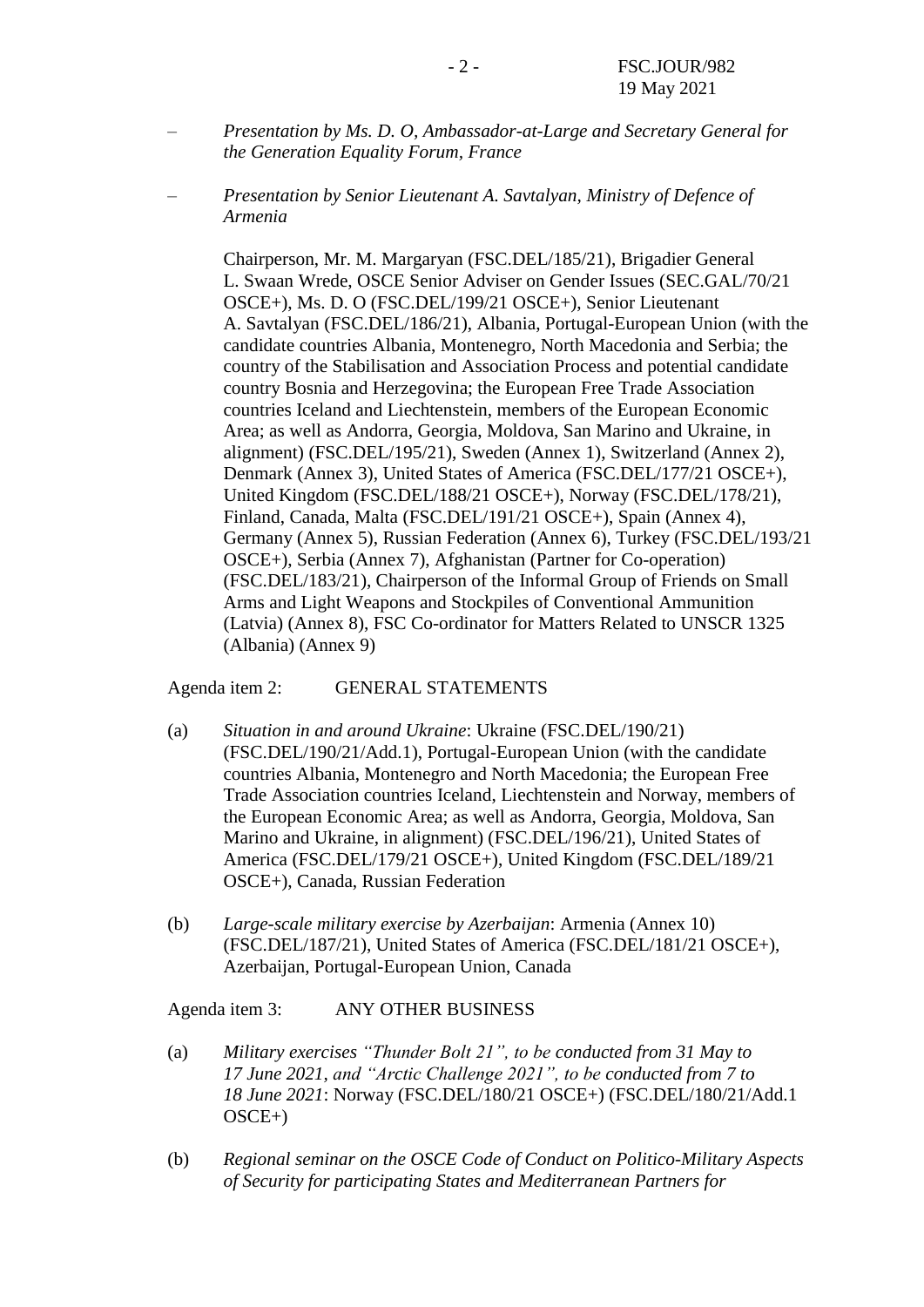*Co-operation, to be held via video teleconference on 27 and 28 May 2021*: Albania (Annex 11)

- (c) *Military exercise "Iron Wolf-I", being conducted in Lithuania from 19 to 30 May 2021*: Lithuania (Annex 12)
- 4. Next meeting:

Wednesday, 26 May 2021, at 10 a.m., via video teleconference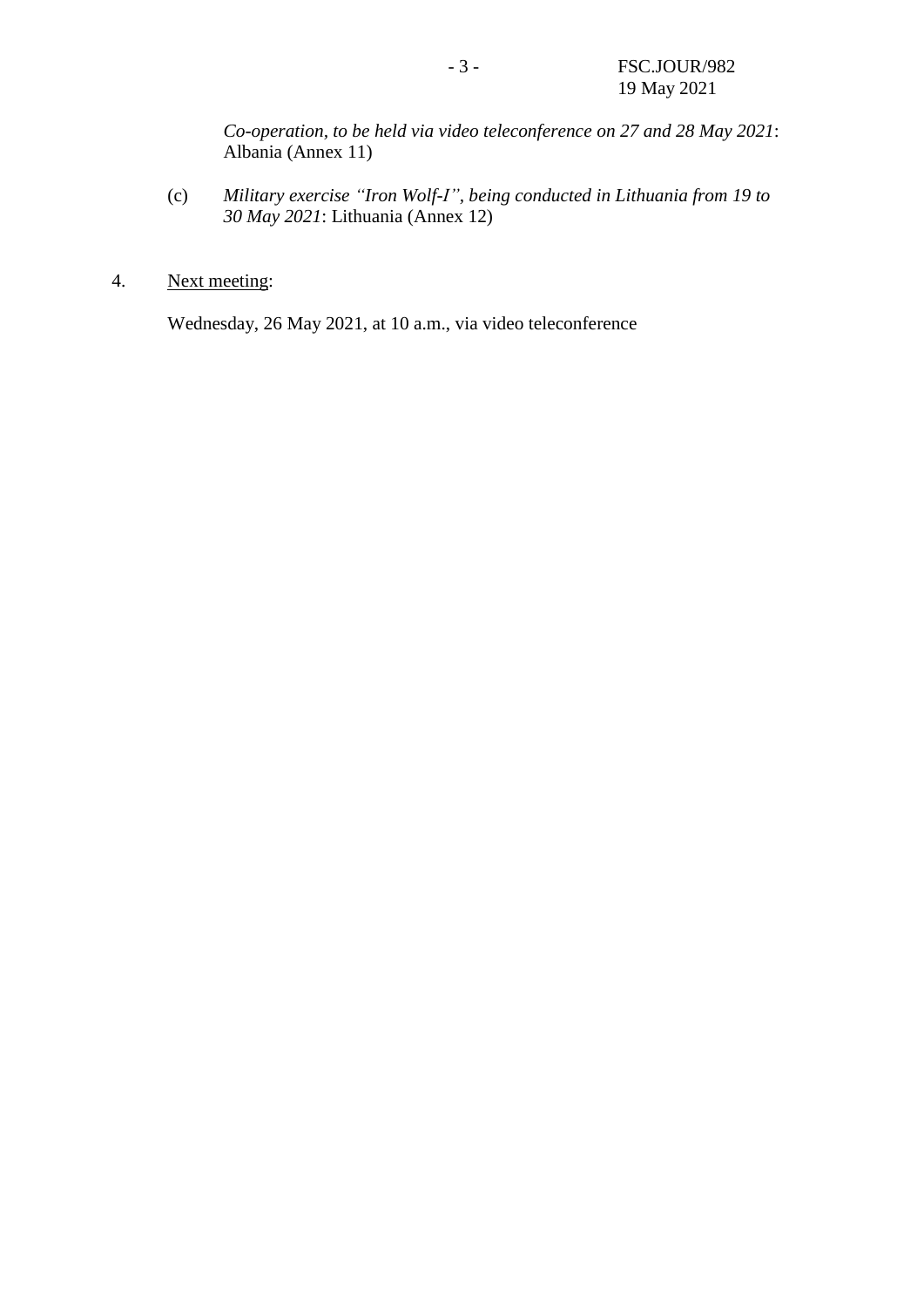

FSC.JOUR/982

Original: ENGLISH

**976th Plenary Meeting** FSC Journal No. 982, Agenda item 1

## **STATEMENT BY THE DELEGATION OF SWEDEN**

Dear Mr. Chairperson, Dear colleagues,

Sweden fully aligns itself with the statement of the European Union and would in a national capacity like to state the following.

First, I thank Armenia for bringing this topic to the FSC agenda and also our distinguished speakers for their excellent, useful contributions to this Security Dialogue.

Mr. Chairperson,

Sweden has a feminist government. In practice, this entails a commitment to building a society in which women and men, girls and boys can live their lives to their full potential. Gender equality is also part of the solution to society's many other challenges and a matter of course in a modern welfare State – for justice and economic development. Gender equality is therefore a fundamental objective and principle of Swedish policy and consequently also reflected in our foreign and security policy.

Here in the OSCE, Sweden has worked hard, and will continue to do so, on advancing the women, peace and security agenda and other important aspects of women's role with regard to conflict prevention and crisis management.

As we have just heard from today's speakers, increasing women's participation is important in so many aspects in the prevention and resolution of conflicts, in peace negotiations, mediation and in peace-building. This also includes military operations that must take the whole of society into account, involving both men and women.

For Sweden, as was described by Brigadier General Swaan Wrede, women in the armed forces bring diversity and different experiences, perspectives and skills and make immense contributions to our military efforts, nationally as well as internationally.

Since its adoption, the United Nations Security Council resolution 1325 has guided much of Sweden's action, for example when conducting military operations in the Balkans, in Afghanistan and in Mali. By adapting our military forces and conducting military planning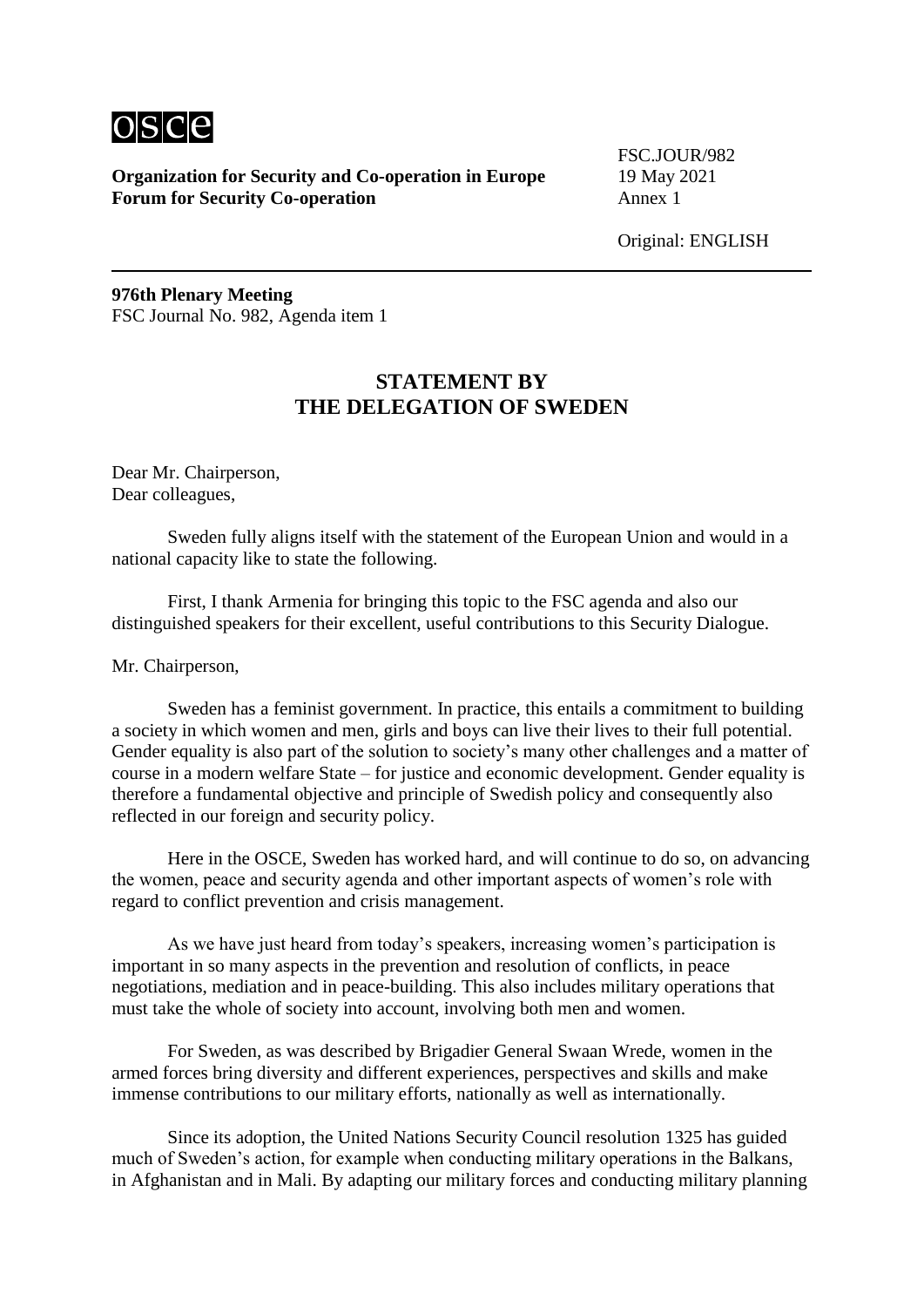with the resolution as a basis for our work, we have been more effective and the output of our efforts have made a greater impact.

The ability to conduct operations in accordance with resolution 1325 starts with comprehensive national preparations. Paving the way for women's full and equal participation on all levels in our administration and agencies involved in conflict prevention and crisis management is essential.

#### Mr. Chairperson,

There are still obstacles that we have to overcome. When we discuss whether women's opportunities or participation is the best demonstration of the provisions related to women, peace and security, we must remember that equal opportunities are not a given even in the OSCE area.

For instance, historically, men have been setting the standards and requirements for armed forces and held the majority in selection boards. Sometimes those requirements where fully motivated, but sometimes they were certainly not. Last week's FSC on "New generation warfare" also made it very clear that the conflicts of tomorrow will not look like the conflicts of today. This must be taken into consideration for the future.

The Swedish armed forces have, as mentioned, taken various measures to increase the number of women in uniform. One of them is to set a percentage goal for the recruitment of women, which is 25 per cent of the new personnel in 2021–2023. I would like to underline that this is not done by lowering current standards.

By next week, all participating States should have received an invitation to a Code of Conduct retreat in Stockholm from 29 September to1 October. The purpose of the retreat is to show how we work to create and foster an environment that safeguards women's role, rights, conditions, opportunities and participation in the Swedish armed forces. The foundation for this work is made by our commitments in the OSCE Code of Conduct on Politico-Military Aspects of Security.

As previously mentioned, Sweden is currently also preparing a first dimension draft declaration for women, peace and security to bring to the Ministerial Council in Stockholm. We invite all participating States to work with us constructively in this process, with the purpose of developing a solid and agreeable draft decision. We will continue to reach out to participating States on this matter in the coming weeks.

Thank you, Mr. Chairperson. I kindly request that this statement be attached to the journal of the day.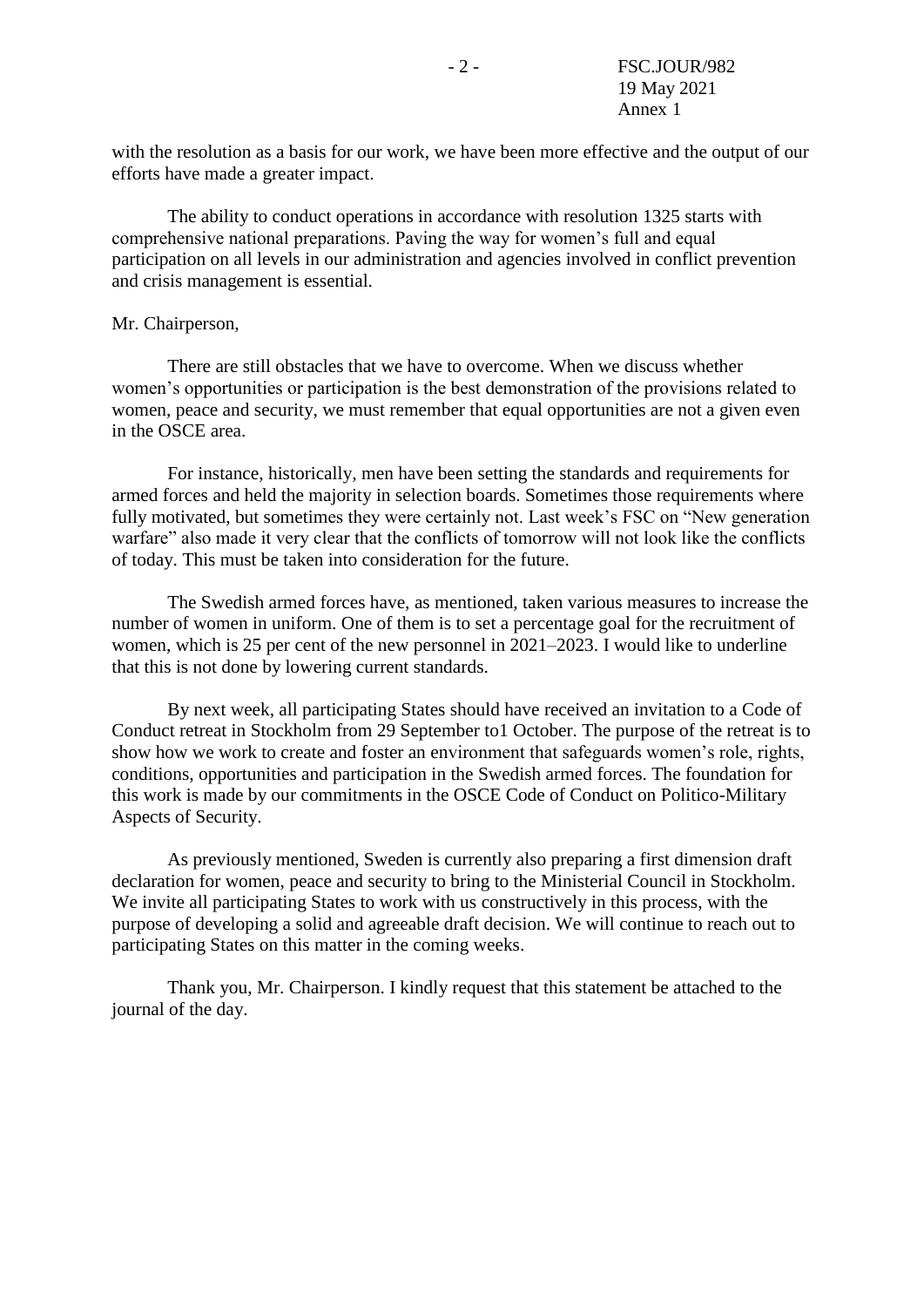

FSC.JOUR/982

ENGLISH Original: GERMAN

**976th Plenary Meeting** FSC Journal No. 982, Agenda item 1

## **STATEMENT BY THE DELEGATION OF SWITZERLAND**

Mr. Chairperson, Excellencies, Dear colleagues,

It remains a priority for Switzerland to maintain dialogue on the implementation of United Nations Security Council resolution 1325. We therefore thank the Armenian Chairmanship of the Forum for Security Co-operation (FSC) for having dedicated a Security Dialogue to the issue of women, peace and security and the invited experts for their substantive contributions.

#### Mr. Chairperson,

We have already achieved a great deal in the field of women, peace and security, also within the framework of the OSCE. However, there are still gaps that we need to close. Women are still not equally involved in peace and security processes. In its fourth National Action Plan for the implementation of United Nations Security Council resolution 1325, Switzerland has therefore set itself the goal of increasing the number of women involved in defence and security policy areas and in military peacebuilding. We want to achieve this by providing women with targeted information about the Swiss armed forces, compulsory military service and military peacebuilding missions.

In Switzerland, only men are obliged to do military service; women do so voluntarily. The proportion of women today in the armed forces therefore currently stands at around only 1 per cent. The Head of the Federal Department of Defence, Civil Protection and Sport, Federal Councillor Viola Amherd, has repeatedly emphasized that this figure is too low.

Different initiatives to promote women in the armed forces have already been launched, such as, for example, the "recruitment, career development and advice" project, the "security is women's business too" campaign to recruit women, the presence of members of the armed forces at careers fairs and trade fairs and the development of a gender perspective by the Defence sector.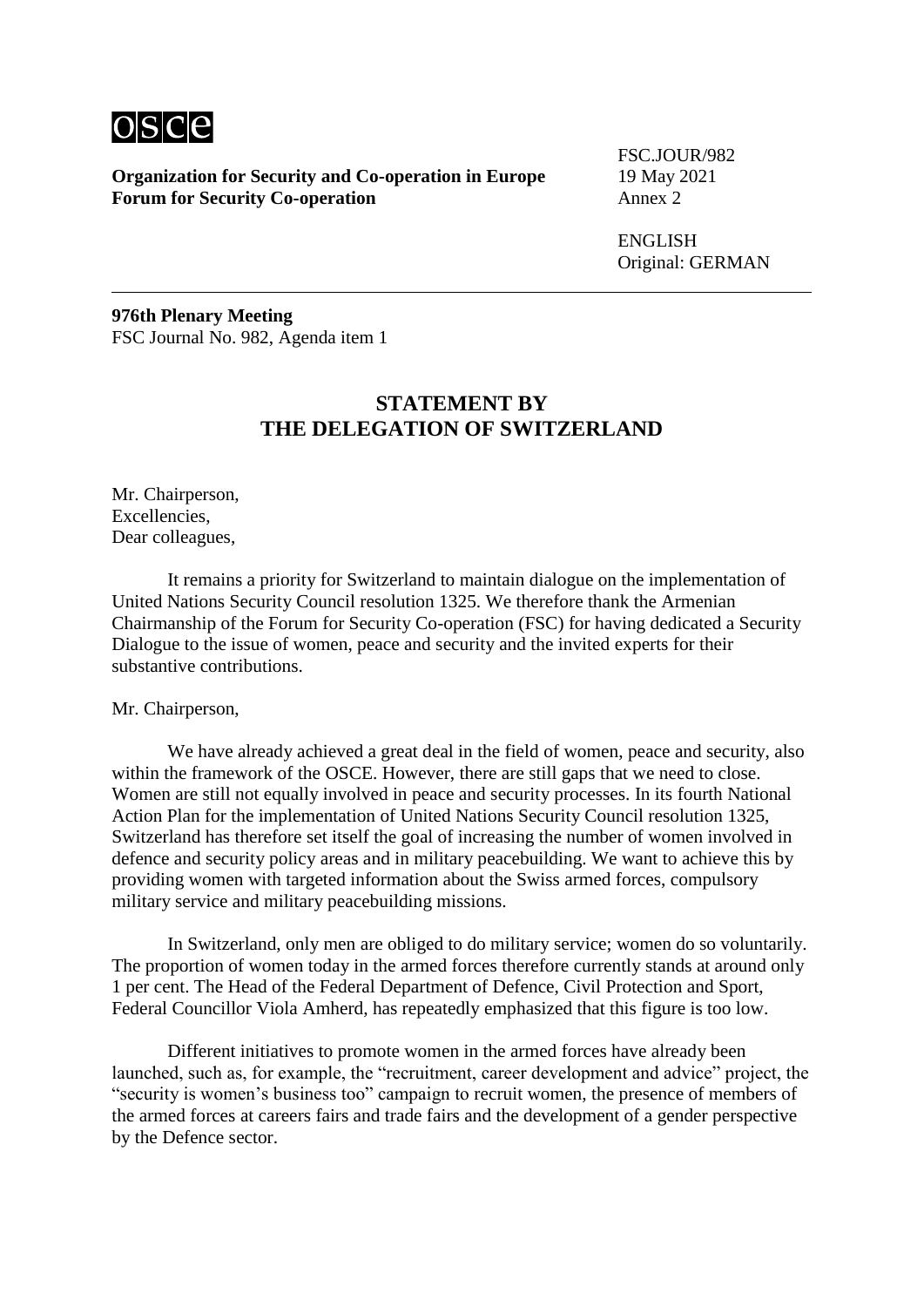A growing number of people in Switzerland also consider all-male compulsory military service to be inconsistent with the goal of gender equality. In Switzerland, the discussions on the framework conditions for the introduction of general compulsory military service for women and men are currently the subject both of political discussions and of procedural feasibility considerations.

A new department is to be established for women in the Swiss armed forces. Among its tasks will be the co-ordination of the various activities for the advancement of women. It will also serve as a kind of focal point for all gender equality issues.

Various communications and information measures are being proposed to encourage more women to serve in the armed forces. The reconciliation of military service, education, career and family must also be improved. Alternative service models need to be developed. Part-time work must also be possible for professional military personnel and the question of childcare support clarified.

The equal participation of women and men in peacekeeping operations and in security policy is also a key concern for Switzerland within the framework of its National Action Plan on resolution 1325. Defence and security measures must be comprehensive. This strengthens inclusive peacebuilding and promotes equality in the field of security.

#### Mr. Chairperson,

The will to implement United Nations Security Council resolution 1325 must not remain mere lip service. The past has shown that equality of opportunity and packages of measures alone are not enough to increase the proportion of women. Women must also be convinced of their value to the security sector. The time has now come for sincere and proactive persuasion to this effect.

Excellencies, dear colleagues, thank you for your kind attention.

Mr. Chairperson, I request that this statement be attached to the FSC journal of the day.

Thank you, Mr. Chairperson.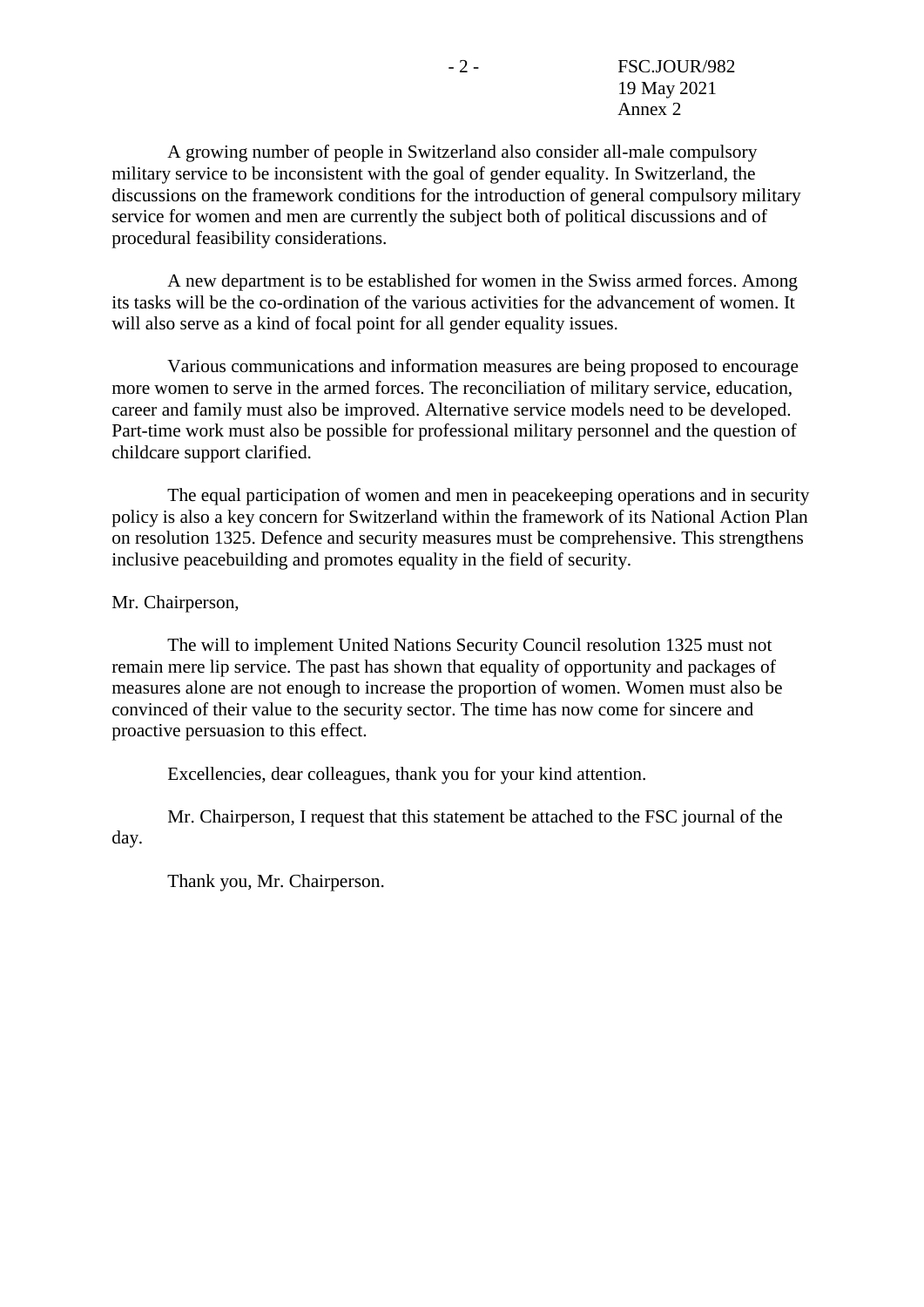

FSC.JOUR/982

Original: ENGLISH

**976th Plenary Meeting** FSC Journal No. 982, Agenda item 1

### **STATEMENT BY THE DELEGATION OF DENMARK**

Mr. Chairperson,

Denmark fully subscribes to the statement delivered by the European Union but I would like to make the following statement in my national capacity.

For many years, Denmark has taken the lead in defending human rights, including the rights of women and girls. In 2005, determined to translate commitments into action, Denmark was the first country in the world to adopt a national action plan for the implementation of resolution 1325. This year Denmark has published the fourth Danish action plan for women, peace and security.

The overall goal of Denmark's new action plan is to ensure the full, equal and meaningful participation of women in peace efforts. Let me give you three examples of what we will do to work towards this end:

1. Ensure the systematic integration of gender perspectives in the planning, execution and evaluation of our foreign, security and development policy work;

2. Increase recruitment and retention of women at all levels, particularly in areas where women are under-represented;

3. Ensure that all those posted abroad – men and women – are trained to integrate and promote gender perspectives in a meaningful way.

These are only steps on the way and much still needs to be done. If we are to realize the visions set out in resolution 1325, we must all prioritize women, peace and security efforts at the highest level.

Thank you, Mr. Chairperson. Please attach this statement to the journal of the meeting.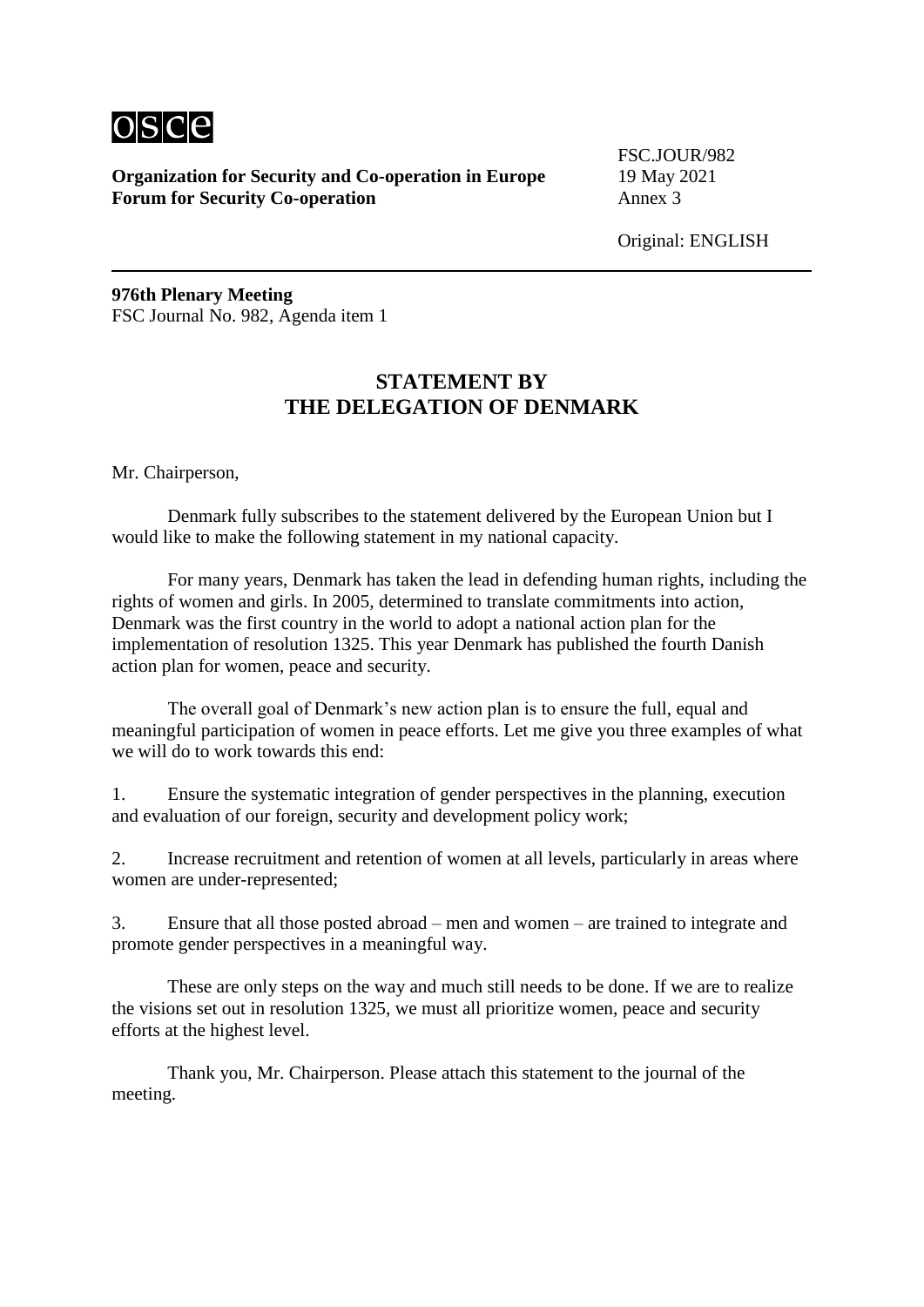

FSC.JOUR/982

ENGLISH Original: SPANISH

**976th Plenary Meeting** FSC Journal No. 982, Agenda item 1

# **STATEMENT BY THE DELEGATION OF SPAIN**

Thank you, Mr. Chairperson.

Spain fully aligns itself with the statement by the European Union.

I should also like to convey my sincere thanks to you for including this item on the agenda of this meeting of the Forum for Security Co-operation (FSC), and to all the speakers for their valuable contributions. They have all pointed out the vital importance of continuing co-ordinated efforts to build on United Nations Security Council resolution 1325 and subsequent resolutions on women, peace and security.

Today once again, we are holding this meeting in extraordinary circumstances. The COVID-19 crisis, which continues to hit hard in various parts of the world, highlights the fragility of the progress made and reminds us of how far we still have to go in order to advance the women, peace and security agenda in a manner consistent with our commitments and objectives. For that reason, Spain has continued to develop a feminist foreign policy, within which the women, peace and security agenda is one of our priorities.

Against this background, I should like to focus on four issues:

1. The vital importance of protecting women: On 11 May the Council of Europe Convention on preventing and combating violence against women and domestic violence (Istanbul Convention), of which Spain was one of the main sponsors, celebrated its tenth anniversary. The Convention characterizes violence against women as a violation of human rights and a form of discrimination. It also indicates that its provisions apply in times of peace and in situations of armed conflict. We must therefore remember the importance of the link between gender equality and security, and increase our efforts to mainstream gender issues in all three dimensions, including of course the first one.

2. The key significance for the effectiveness of the women, peace and security agenda of the participation and leadership of women: The development of the women, peace and security agenda has enabled us to observe a fundamental change: from the consideration of women as victims of armed conflicts and, in particular, of sexual violence in conflict to their consideration as essential actors in the prevention and resolution of conflicts and in the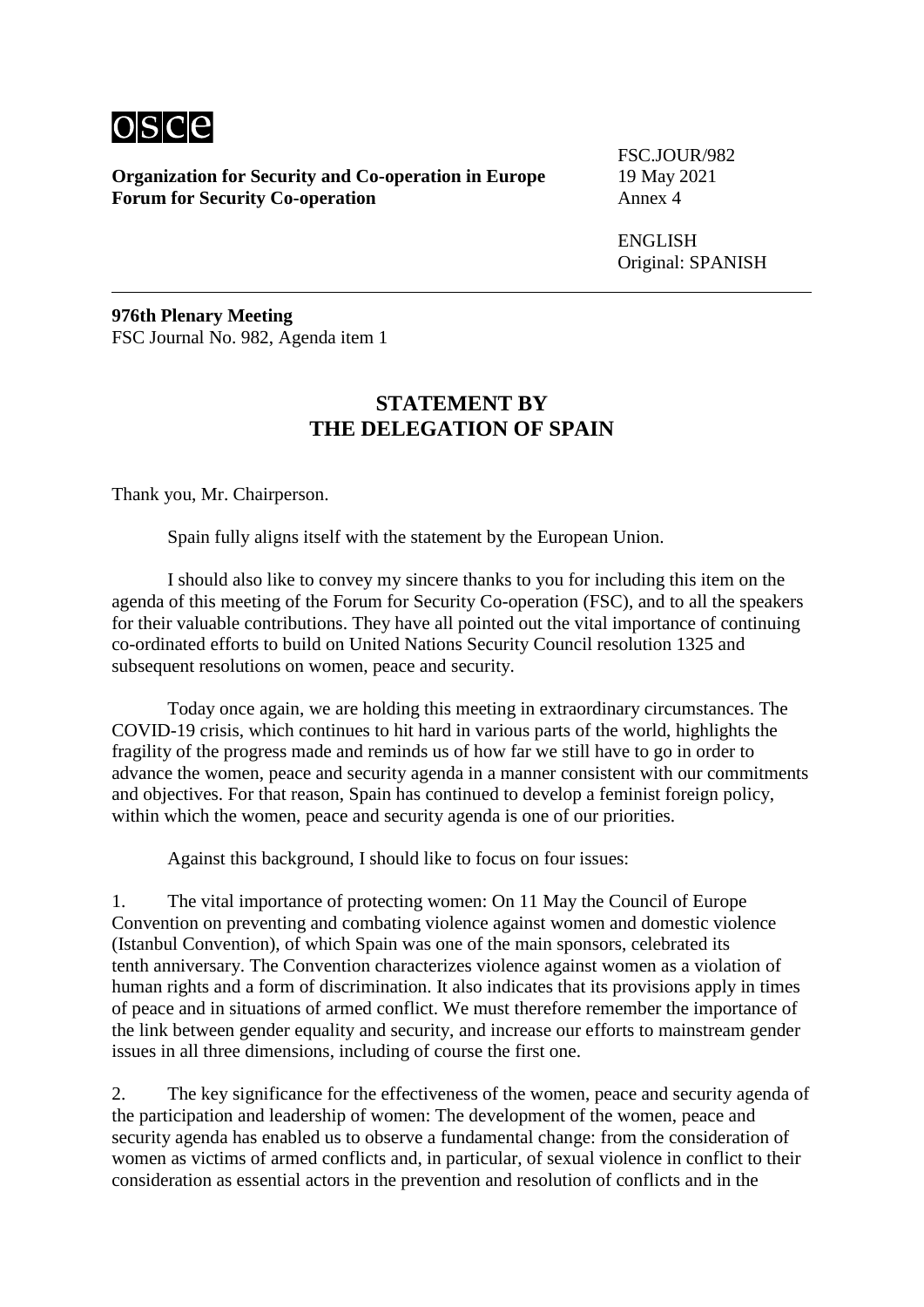subsequent reconstruction efforts. The participation and leadership of women is essential for the effectiveness of the women, peace and security agenda, especially at a time when barriers to their effective participation in decision-making processes prevail.

3. Importance of continuing to develop the women, peace and security agenda: The continued development of the women, peace and security agenda is also essential to ensure its effectiveness. In that regard, I should like to refer briefly to two initiatives for the development of the women, peace and security agenda that are of particular importance to the Spanish delegation.

- (a) The Women, Peace and Security Focal Points Network was one of the commitments announced by Spain during the high-level open debate in 2015. Launched in 2016, it has over 80 members, including the OSCE. This operational network has demonstrated its effectiveness through the exchange of experiences and the stimulus it gives to the commitments of States and organizations to advance the objectives of the agenda.
- (b) Spain has sponsored two important resolutions in this area: (i) The resolution on women and girls and the response to the coronavirus disease (COVID-19) adopted by the United Nations General Assembly, which incorporates important elements on the necessary participation of women in all phases of conflict resolution, the role of women peacebuilders, and the fight against sexual violence. (ii) During its mandate in the Human Rights Council, Spain presented a resolution on promoting and protecting the human rights of women and girls on the occasion of the twentieth anniversary of Security Council resolution 1325.

4. The prominent role of women in the Spanish armed forces: Finally, I should like to recall that it has been more than 30 years since the armed forces in Spain were opened to women and that since the entry into force of Law No. 17/99, the Regulation of the Armed Forces Personnel Act, absolute equality between men and women has been upheld without any restrictions and with full access for women to all military units, ranks and postings.

As at 18 May 2021, women (including trainees) account for 12.9 per cent of the total number of active military personnel in the Spanish armed forces. The average number of women in our armed forces is higher than the average among our neighbouring countries, which is around 11.3 per cent. Likewise, 7.7 per cent of the total number of military personnel deployed in missions abroad are women.

These initiatives and commitments testify to the vital importance that Spain attaches to compliance with and development of United Nations Security Council resolution 1325 and subsequent resolutions, and to the efforts it has been making in that regard. The implementation of the women, peace and security agenda is more urgent today than ever.

Thank you.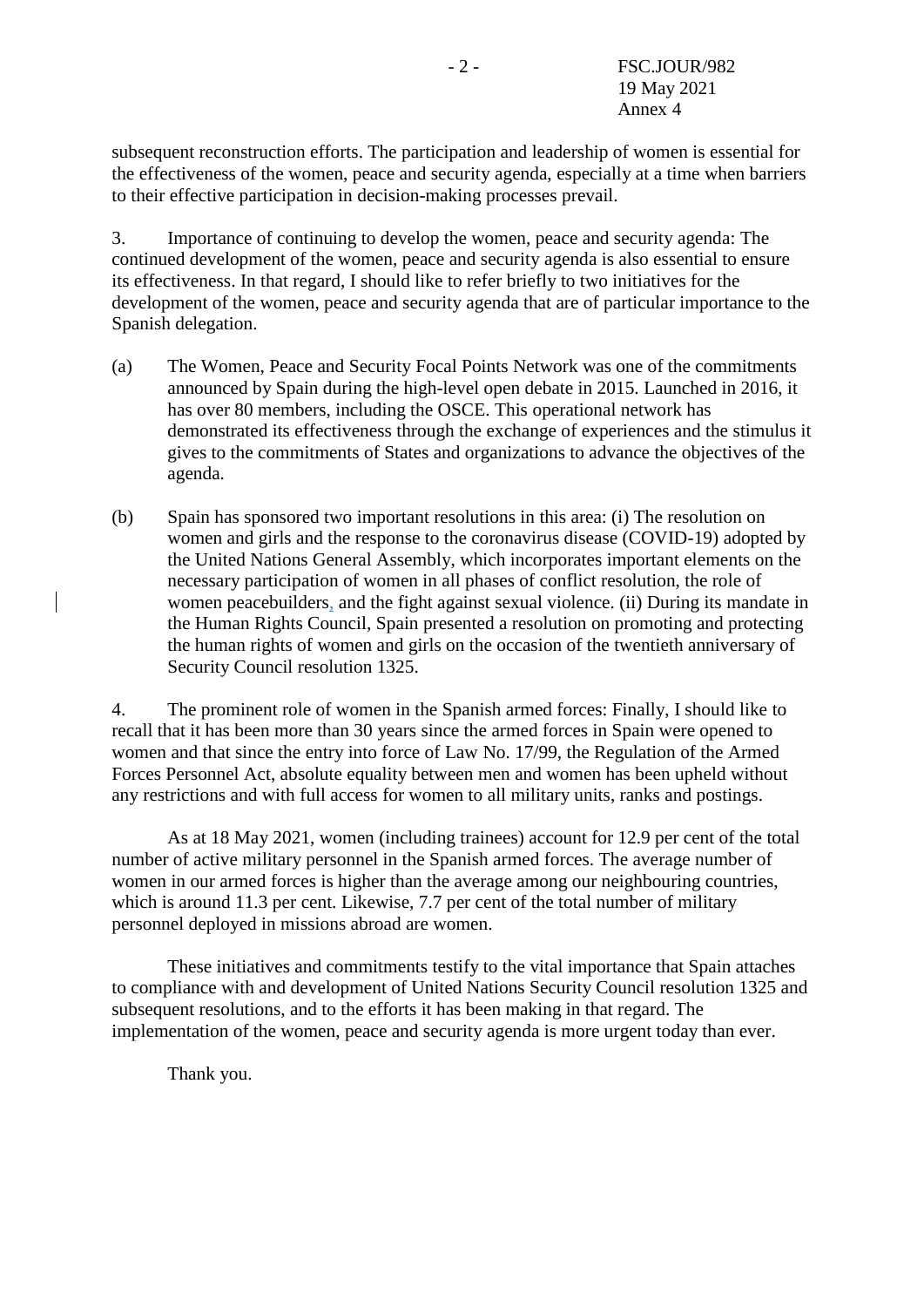

FSC.JOUR/982

ENGLISH Original: GERMAN

**976th Plenary Meeting** FSC Journal No. 982, Agenda item 1

## **STATEMENT BY THE DELEGATION OF GERMANY**

Mr. Chairperson, Dear colleagues, Ladies and gentlemen,

Germany fully aligns itself with the statement by the European Union.

In view of the prominent role that United Nations Security Council resolution 1325 has for Germany, I should like to make a few additional comments in my national capacity.

The Federal Government's third Action Plan on the Women, Peace and Security Agenda (2021–2024) was adopted a few months ago in Germany. I reported on this and on other important steps in our national implementation in my statement on the occasion of the 80th joint meeting of the Forum for Security Co-operation (FSC) and the Permanent Council on 10 March 2021.

Germany thanks the Armenian FSC Chairmanship for having made the women, peace and security agenda the theme of today's Security Dialogue.

Germany considers it important that we also approach the implementation of United Nations Security Council resolution 1325 here at the OSCE in a more active and committed manner. It is a matter of mobilizing the hitherto unused potential of the OSCE in order to support the participating States in implementing United Nations Security Council resolution 1325 and its subsequent resolutions with appropriate measures.

I should like to recall the joint statement on the importance and implementation of United Nations Security Council resolution 1325 within the OSCE, which was delivered by 52 participating States at the Ministerial Council in Tirana in December last year. The overwhelming support for this joint statement has shown how strong the desire for practical implementation measures is in the OSCE. The panellists in today's FSC meeting and numerous delegations have set out here today in clear terms how necessary it is that we continue to move forward along the right path that we have embarked upon.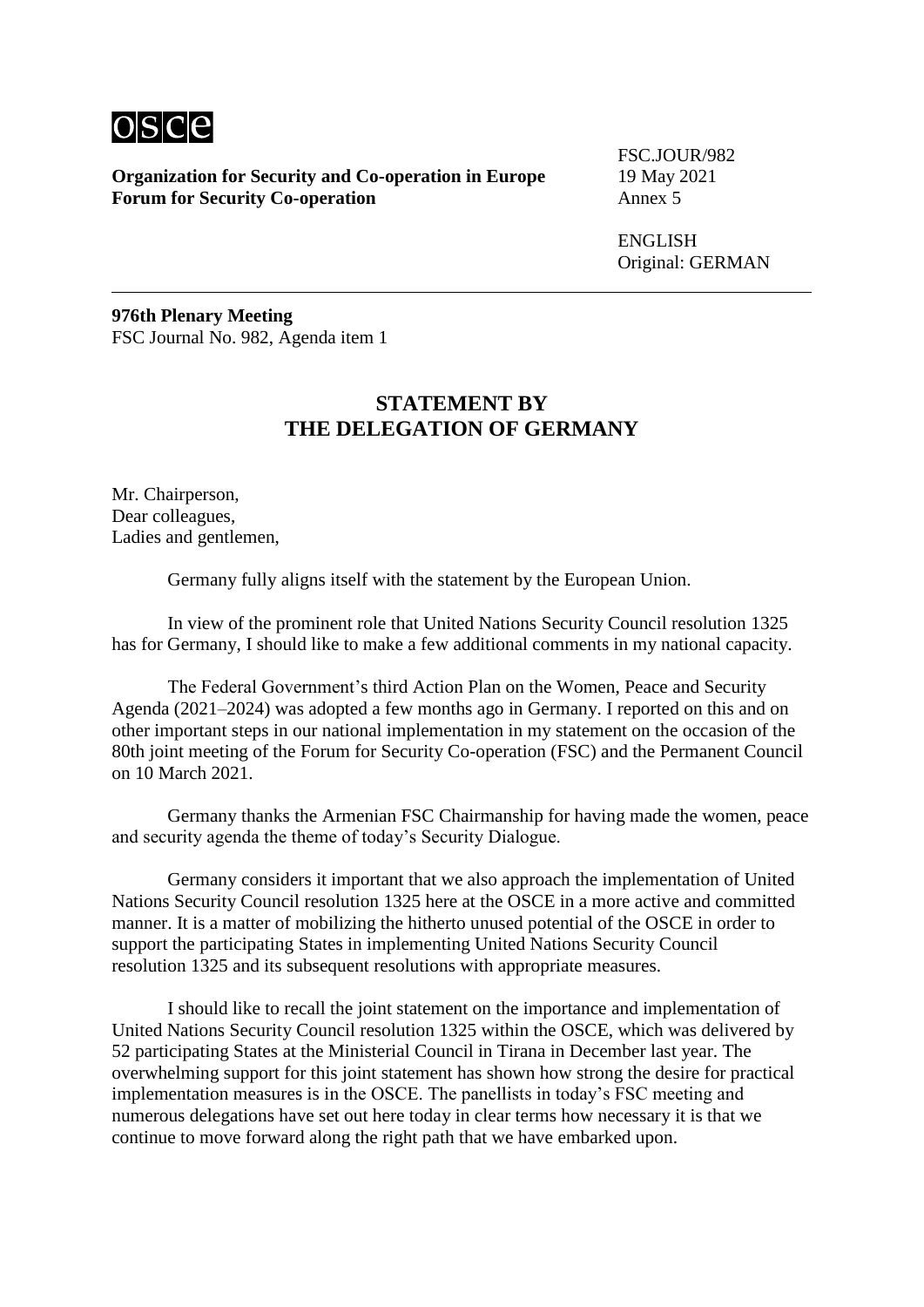I therefore appeal to all participating States that have not yet aligned themselves with the Tirana joint statement to support the implementation of the concrete measures provided for in the joint statements.

Among the many concrete proposals contained in the Tirana joint statement for our common way forward in the OSCE, I should like to highlight three points that Germany considers to be particularly important:

1. Setting up a plan of action for the full, equal and meaningful participation of women, in all aspects of the FSC's areas of work, including at all levels of decision-making and leadership;

2. Establishing a directory of national focal points on gender equality in order to facilitate the development, implementation, monitoring, evaluation and review of the plan of action; and

3. Compiling national practices in the implementation of United Nations Security Council resolution 1325 and its subsequent resolutions, with a focus on participating States' promotion of the full, equal and meaningful participation of women in their armed and security forces.

Germany is committed to carrying forward the impetus of the Tirana joint statement and to working in the OSCE and, specifically, here at the FSC to ensure that it takes the form of concrete steps. We are convinced that peace and stability are more sustainable once women and men are equal in all areas and levels of decision-making and leadership of the armed and security forces and once they are equally involved, regardless of their gender, in all aspects of peace processes. That is a goal worth fighting for.

I request that this statement be attached to the journal of the day.

Thank you.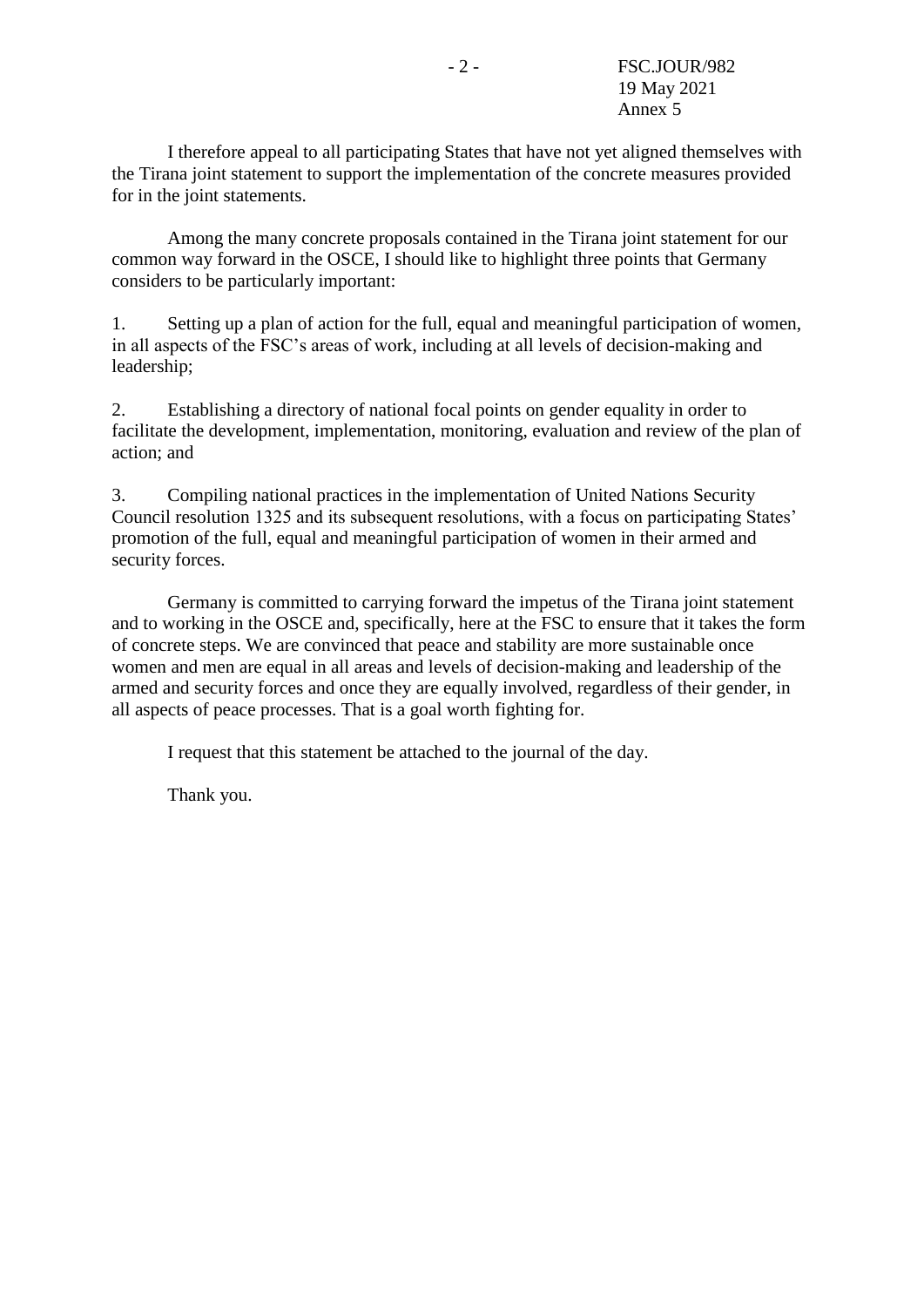

**Organization for Security and Co-operation in Europe** 19 May 2021<br>**Permanent Council** Annex 6 **Permanent Council** 

FSC.JOUR/982

ENGLISH Original: RUSSIAN

**976th Plenary Meeting** FSC Journal No. 982, Agenda item 1

### **STATEMENT BY THE DELEGATION OF THE RUSSIAN FEDERATION**

Mr. Chairperson,

We are grateful to the Armenian Chairmanship for organizing today's plenary meeting. We thank the distinguished keynote speakers for their interesting presentations, which attest to the progress made in enhancing the role of women in addressing security issues, conflict resolution and post-conflict reconstruction.

We agree that the knowledge, skills and experience of both women and men are of great importance for efforts aimed at strengthening peace and stability, including the implementation of politico-military agreements. It is clear to us that, in this extremely important matter, priority should be given not to artificially ensuring that the percentage of women and men in national institutions and international bodies is equal, but to their competencies. The concept of "equal opportunities" is therefore preferable to "equal participation".

Speaking of United Nations Security Council resolution 1325, it should be emphasized that the framework for its application is quite clearly defined, namely improving conditions for women during times of armed conflict that threaten international peace and security and in post-conflict situations. In other words, the resolution can hardly be used as a universal reference point for promoting the participation of women in all spheres of public life.

We note that the prerogative to facilitate implementation of resolution 1325 remains with the United Nations. In that connection, measures taken under the auspices of that global organization should be aimed at supporting the efforts of States, since the primary responsibility for the protection of women during all stages of a crisis situation rests with them. As regards national action plans for the resolution's implementation, they are voluntary and may be used only as an additional tool to assess the relevant policies of States during armed conflicts or in the context of post-conflict settlement.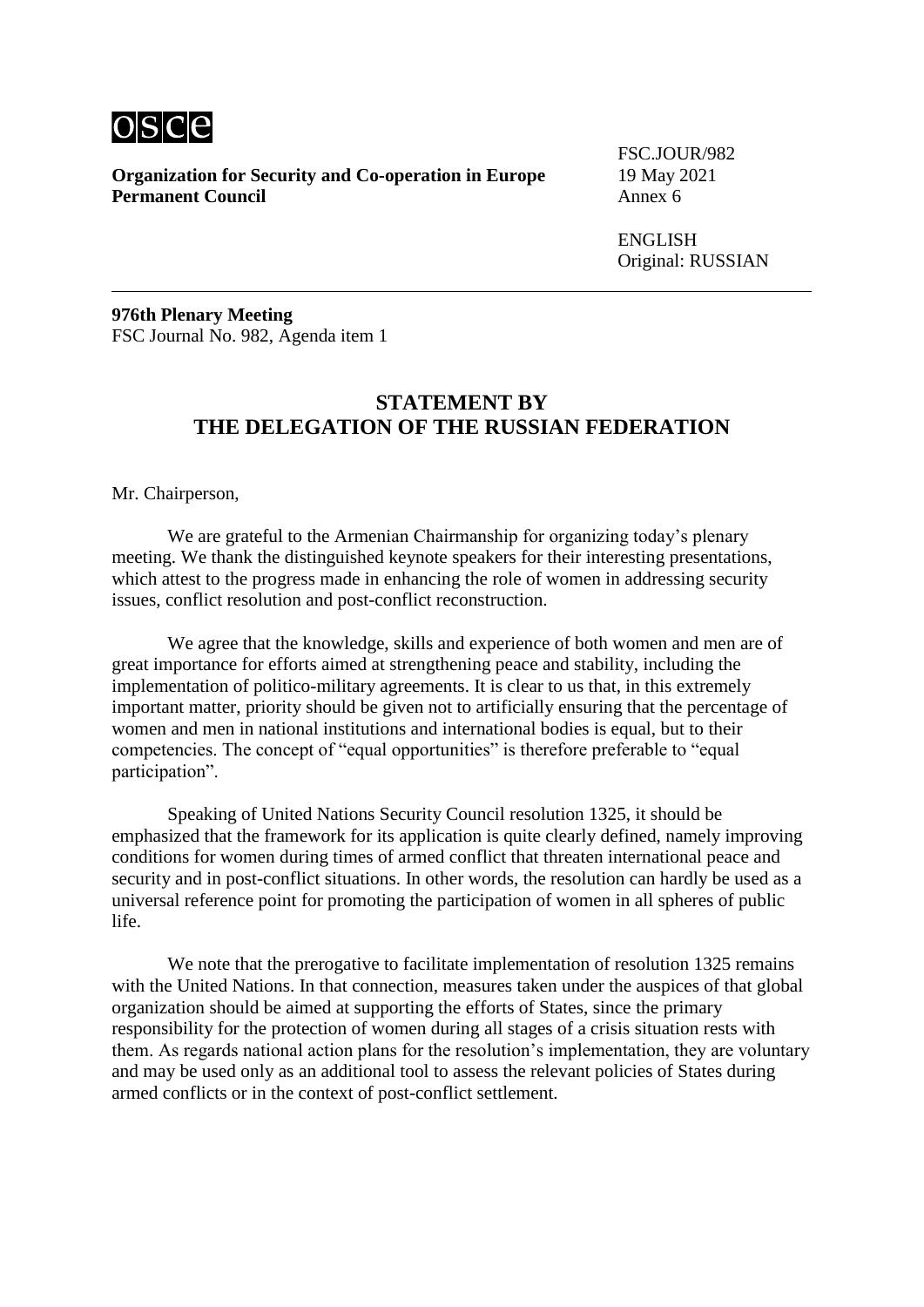#### Mr. Chairperson,

We can see that our colleagues in these negotiations are not averse to expanding the politico-military mandate of the Forum for Security Co-operation (FSC) to include tasks related to resolution 1325. We understand that the latter is of interest to a wide range of States. However, it is evident that it is by no means issues of equality between women and men that are shaping the politico-military situation in Europe. In that respect, we take the position that discussion of the resolution at the FSC may only be of a subsidiary nature.

As for the Forum's work on resolution 1325, we have repeatedly stated that it should be carried out within the framework of the FSC mandate. That means addressing the impact of excessive and destabilizing accumulation and uncontrolled spread of small arms and light weapons (SALW) and stockpiles of conventional ammunition (SCA) on women and children; creating equal opportunities for women's participation in the design, planning and implementation of policies to combat illicit SALW, also through the OSCE assistance projects in the field of SALW and SCA; and considering women's contribution to the implementation of the Code of Conduct on Politico-Military Aspects of Security.

We are of the opinion that the existing exchange of information between OSCE participating States on the resolution's implementation, including voluntary responses to the Questionnaire on the OSCE Code of Conduct on Politico-Military Aspects of Security, meets the objectives set.

In other words, we should focus on the implementation of existing commitments on this topic, rather than on drafting new documents or expanding the mandate of our negotiating body, which was originally conceived by its founders as the main pan-European structure responsible for politico-military stability in Europe.

Thank you, Mr. Chairperson. I request that this statement be attached to the FSC journal of the day.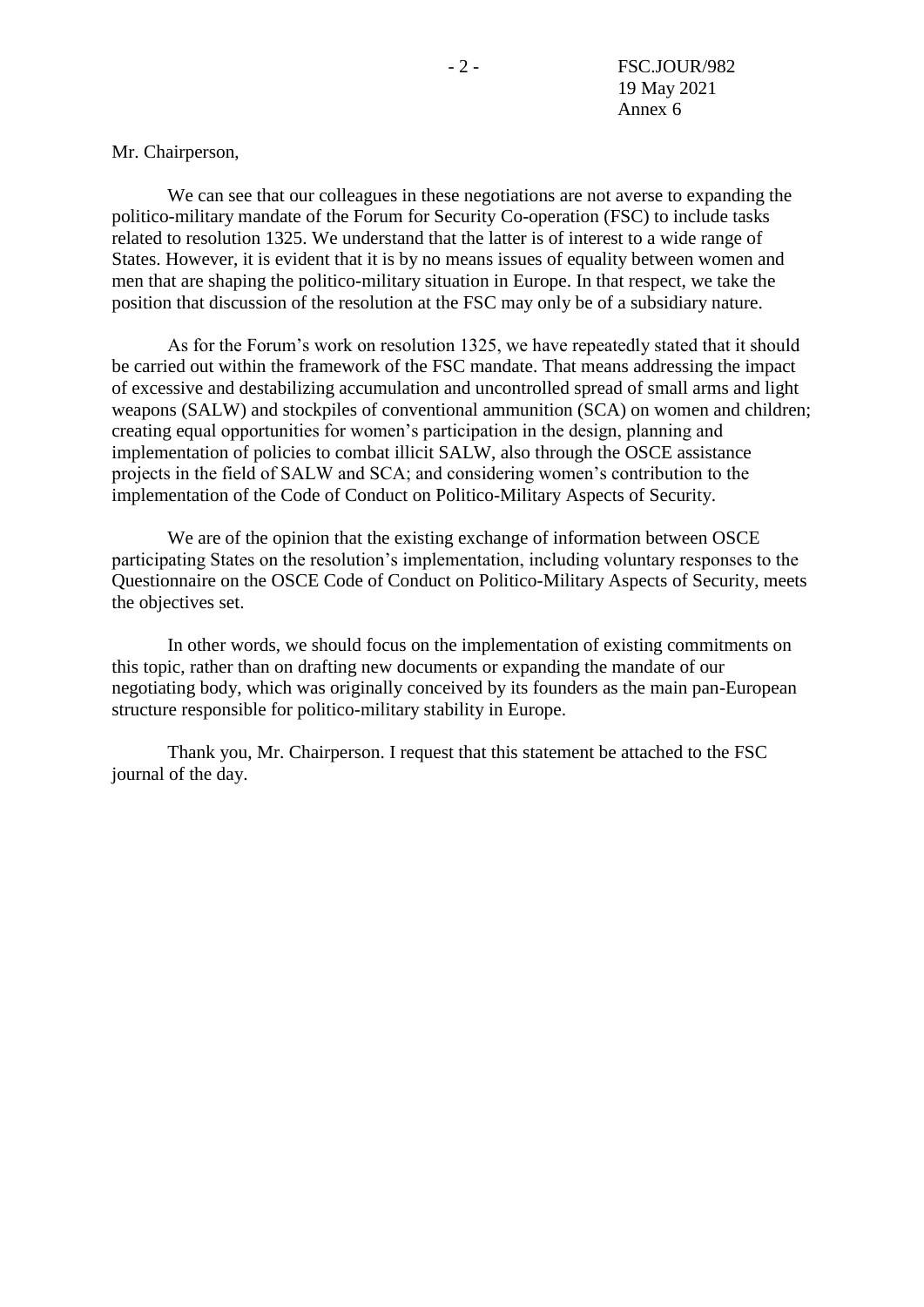

FSC.JOUR/982

Original: ENGLISH

**976th Plenary Meeting** FSC Journal No. 982, Agenda item 1

## **STATEMENT BY THE DELEGATION OF SERBIA**

Mr. Chairperson, Your Excellencies, Dear colleagues,

First, I would like to thank the Chairmanship for adding this important topic to the Security Dialogue and the keynote speakers for their very interesting and informative presentations. Serbia has aligned itself with the European Union statement on United Nations Security Council resolution 1325.

On this occasion, we should like to take the opportunity to kindly remind the FSC Chairmanship of the need to ensure that the OSCE's status-neutral position towards Kosovo and Metohija is respected in all statements of speakers invited to meetings of the Forum.

I thank you for your attention and kindly ask that this statement be attached to the journal of the day.

Thank you, Mr. Chairperson.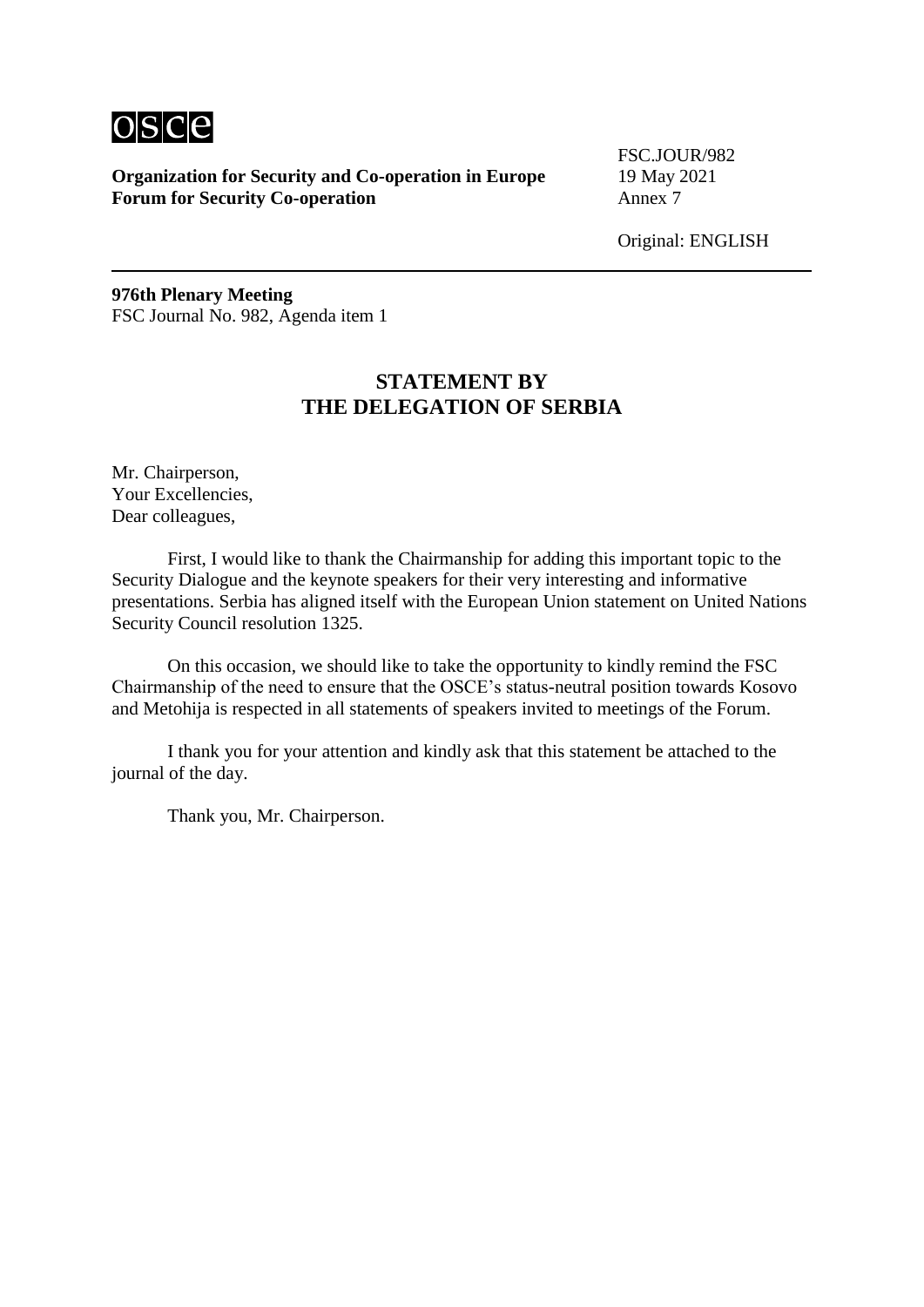

FSC.JOUR/982

Original: ENGLISH

**976th Plenary Meeting** FSC Journal No. 982, Agenda item 1

# **STATEMENT BY THE CHAIRPERSON OF THE INFORMAL GROUP OF FRIENDS ON SMALL ARMS AND LIGHT WEAPONS AND STOCKPILES OF CONVENTIONAL AMMUNITION (LATVIA)**

Thank you, Mr. Chairperson. Dear colleagues, Distinguished speakers,

In my capacity as Chairperson of the Informal Group of Friends on Small Arms and Light Weapons and Stockpiles of Conventional Ammunition, I should like to start by thanking the distinguished speakers for their very valuable and thought-provoking presentations on the implementation of United Nations Security Council resolution 1325 (2000) with a view to full, equal and meaningful participation of women in security and armed forces.

Resolution 1325 remains a landmark instrument that continues to provide us all with the opportunity to make real and lasting contributions to our collective security. United Nations Security Council resolution 1325 on women, peace and security highlights the importance of a meaningful role for women. As you are aware, this commitment is not about ensuring parity alone, but rather ensuring equal inclusion of women and men in decision-making processes. It is about offering equal opportunities to men and women and about working collectively towards full gender equality. It is about opening spaces and dislodging obstacles to women's participation in the decision-making processes related to both conflict and peace.

We should do all we can to work together on supporting its implementation at the national, regional and international levels.

#### Mr. Chairperson,

In the light of today's Security Dialogue, let me also touch upon aspects related to small arms and light weapons (SALW) and stockpiles of conventional ammunition (SCA). Ministerial Council Decision No. 10/17 on SALW and SCA tasked the Forum for Security Co-operation (FSC) with continuing to exchange views and information and share best practices on "addressing the impact of excessive and destabilizing accumulation and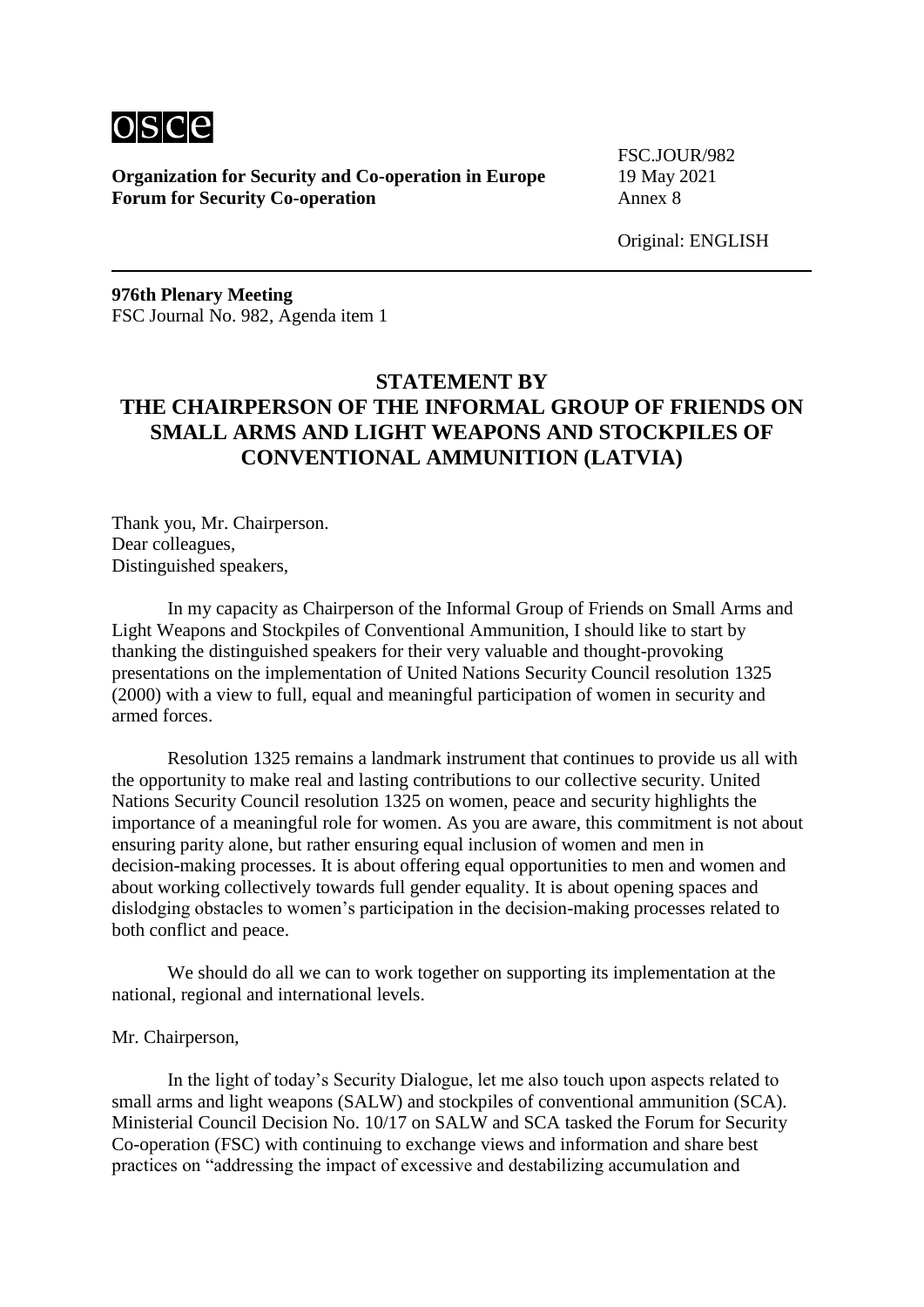uncontrolled spread of SALW and SCA on women and children" and "creating equal opportunities for women's participation in policymaking, planning and implementation processes to combat illicit SALW". In the 2018 Ministerial Council Declaration on OSCE Efforts in the Field of Norms and Best Practices on SALW and SCA (MC.DOC/5/18), the foreign ministers of the OSCE participating States reiterated the urgency of those tasks. Most recently, in October 2020, the second Biennial Meeting to Assess the Implementation of the OSCE Documents on SALW and SCA highlighted the need for gender mainstreaming in the OSCE's work.

Let me stress that gender mainstreaming and provision of equal opportunity in SALW-related decision-making opens the door to practical, innovative and effective solutions to complex problems. In order to be effective in the long run, activities related to SALW control must be holistic and address not only legal and technical matters but also cultural, societal and functional issues, within a comprehensive and inclusive approach.

Incorporating gender aspects both into participating States' SALW- and SCA-related policies and into OSCE norms, mechanisms and practical assistance in these fields would contribute significantly to our joint efforts to effectively combat illicit trafficking in SALW and SCA.

As we are now well into the process of updating the OSCE Best Practice Guides on SALW and SCA, and are also proposing to develop new ones, it is the right moment to ensure that gender aspects are reflected, where appropriate, in the texts of these and all other relevant OSCE documents.

The Survey of Suggestions from the second Biennial Meeting (SEC.GAL/179/20 dated 26 November 2020) proposed concrete measures for gender mainstreaming in SALW/SCA action. I would recommend that these measures be incorporated into the OSCE Plan of Action on SALW (2010), which needs to be updated. This would provide us with a goal-oriented approach that we can use as we strive to fulfil the taskings of Ministerial Council Decision No. 10/17.

#### Dear colleagues,

I hope that the lessons learned from and the discussions held during today's meeting of the FSC will further motivate and guide us in our efforts on gender mainstreaming.

In closing, allow me to add my voice in support of all related initiatives, including networks seeking to promote the women, peace and security agenda within the OSCE.

Thank you for your attention.

I kindly ask that this statement be attached to the journal of the day.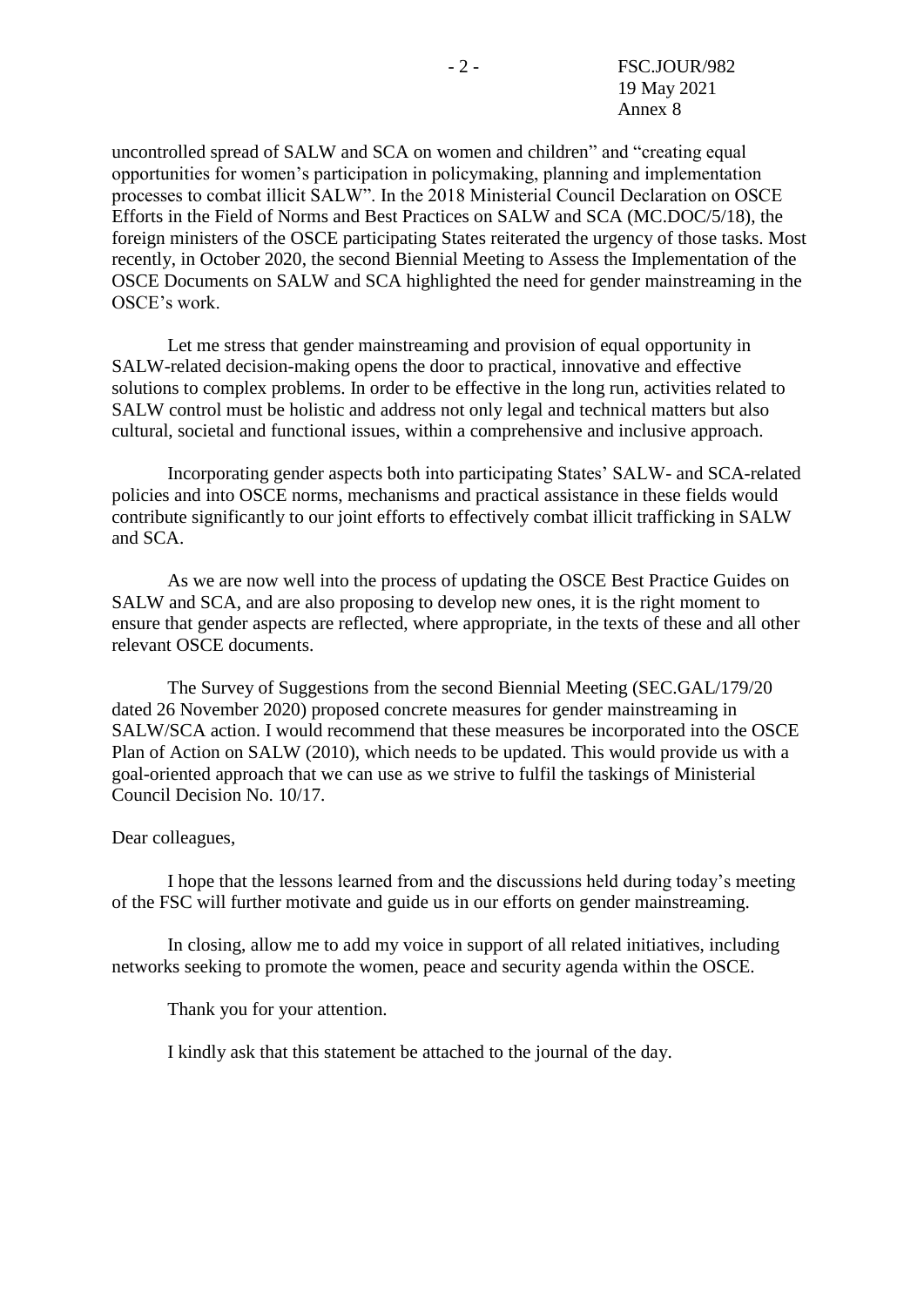

FSC.JOUR/982

Original: ENGLISH

**976th Plenary Meeting** FSC Journal No. 982, Agenda item 1

# **STATEMENT BY THE FSC CO-ORDINATOR FOR MATTERS RELATED TO UNSCR 1325 (ALBANIA)**

Thank you, Mr. Chairperson. Excellencies, Ladies and gentlemen, Dear colleagues,

It is a pleasure for me to address this plenary meeting of the Forum for Security Co-operation in my capacity as FSC Co-ordinator for Matters Related to UNSCR 1325.

I would like to join others in commending our esteemed guest speakers for their valuable contributions, experience-sharing and insights.

#### Mr. Chairperson,

The joint statement on United Nations Security Council resolution 1325 delivered at the 2020 Tirana Ministerial Council meeting and endorsed by a total of 52 participating States reflects a strong determination on the part of the participating States to continue advancing the women, peace and security agenda in the FSC's areas of work. The joint statement reflected concrete proposals for additional efforts that warrant further discussion within the FSC.

There is a long overdue need to exchange ideas on how to further promote the implementation of United Nations Security Council resolution 1325 as part of our core work in the Forum.

#### Mr. Chairperson,

I would like to mention the voluntary information-sharing on the implementation of United Nations Security Council resolution 1325 in the framework of the replies to the annual Questionnaire on the Code of Conduct on Politico-Military Aspects of Security. Even though voluntary, this is an integral part of the annual information exchange and carrying it out should be greatly encouraged as a way to share useful experience amongst participating States. The upcoming Annual Discussion on the Implementation of the Code of Conduct on Politico-Military Aspects of Security on 16 June will also serve as a good opportunity to take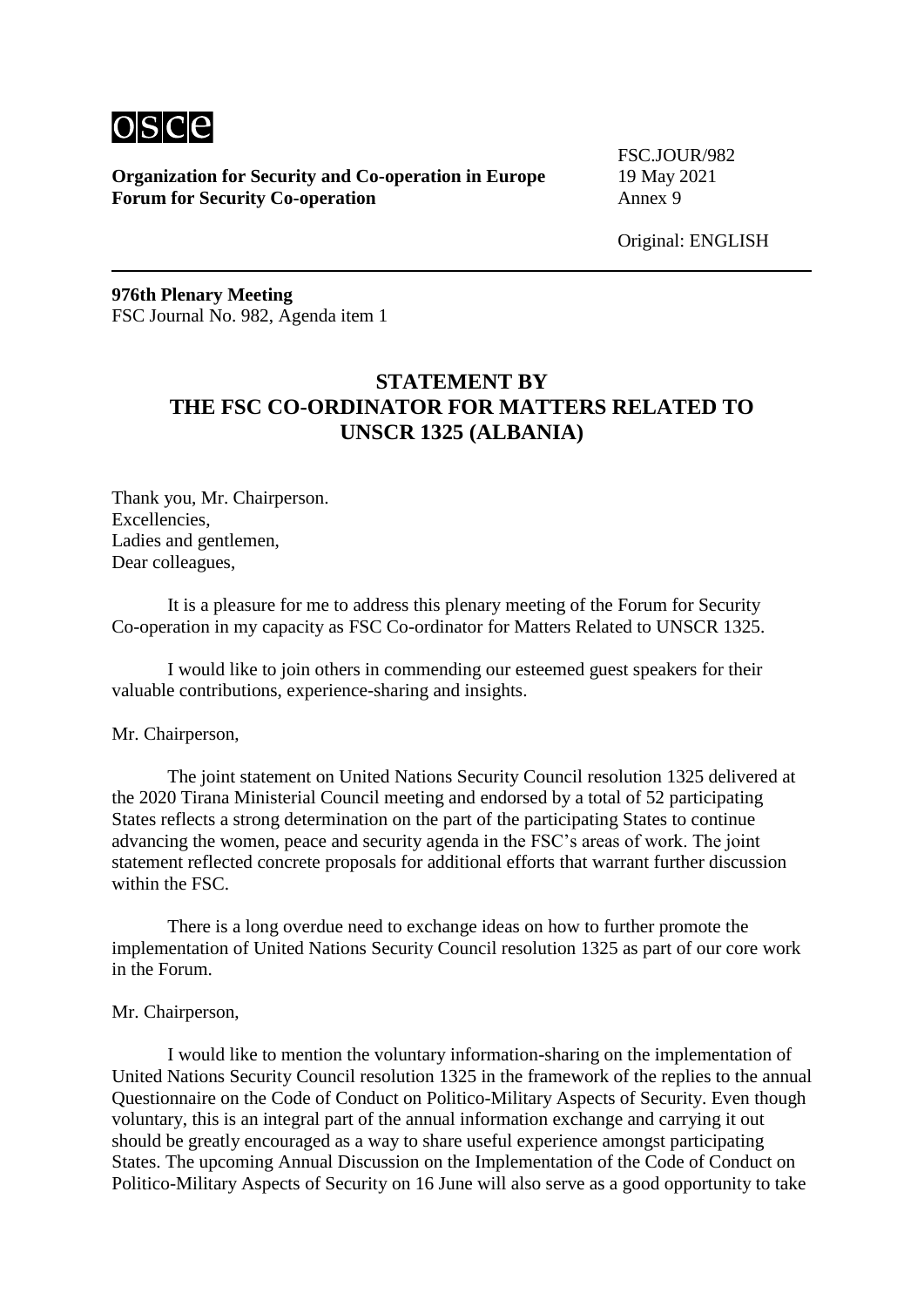stock of the voluntary information exchanged and to discuss opportunities to further strengthen interest in the voluntary exchange of information on the implementation of United Nations Security Council resolution 1325.

In addition, allow me to recall the ongoing success of the OSCE Scholarship for Peace and Security training programme – a joint initiative of the OSCE and the United Nations Office for Disarmament Affairs (UNODA). This year sees its fourth edition and the online part of the training will start on 24 May 2021. The training programme is based on resolution 1325 and enables young professionals, in particular women from the OSCE participating States and Partners for Co-operation, to acquire more knowledge and increase their participation in conflict prevention and resolution, arms control, and confidence- and security-building measures. This programme gives young women a good chance to build up solid networks and increase their range of career opportunities. It continues to contribute to giving women equal opportunities to participate fully in policymaking, planning and implementation processes.

#### Mr. Chairperson,

As a member of the Women in the First Dimension Network, I would like to highlight the ongoing nature of the two initiatives that are currently under way, namely, the Mentoring Programme for female and male colleagues working in the politico-military dimension and the List of female experts on politico-military topics.

Regarding the Mentoring Programme, as you were duly informed earlier this year, a pilot phase has been successfully launched. The programme has brought together female and male colleagues from the first dimension, while facilitating an exchange not only between senior and junior colleagues, women and men but also military and political colleagues. The first fully fledged Mentoring Programme is planned for the autumn of this year.

As for the second initiative, that of the list of women experts on first dimension topics, we currently have a varied list with the names of more than 85 female experts. This year we have undertaken outreach to the participating States to stimulate their willingness to appoint female experts who will then be duly included in the current list. Our aim is to have at least one female representative for each participating State. If you have any such proposals or are interested in consulting the list itself, you are welcome to contact the Women in the First Dimension Network.

#### Mr. Chairperson,

To conclude, I should like to make the point that United Nations Security Council resolution 1325 must serve as a unifying agenda among the OSCE participating States and not deepen divisions. Even though it is a global agenda, we should concentrate on its full implementation in the OSCE area and, furthermore, take concrete steps in the FSC's areas of work.

Thank you, Mr. Chairperson.

I kindly request that this statement be attached to the journal of today's meeting.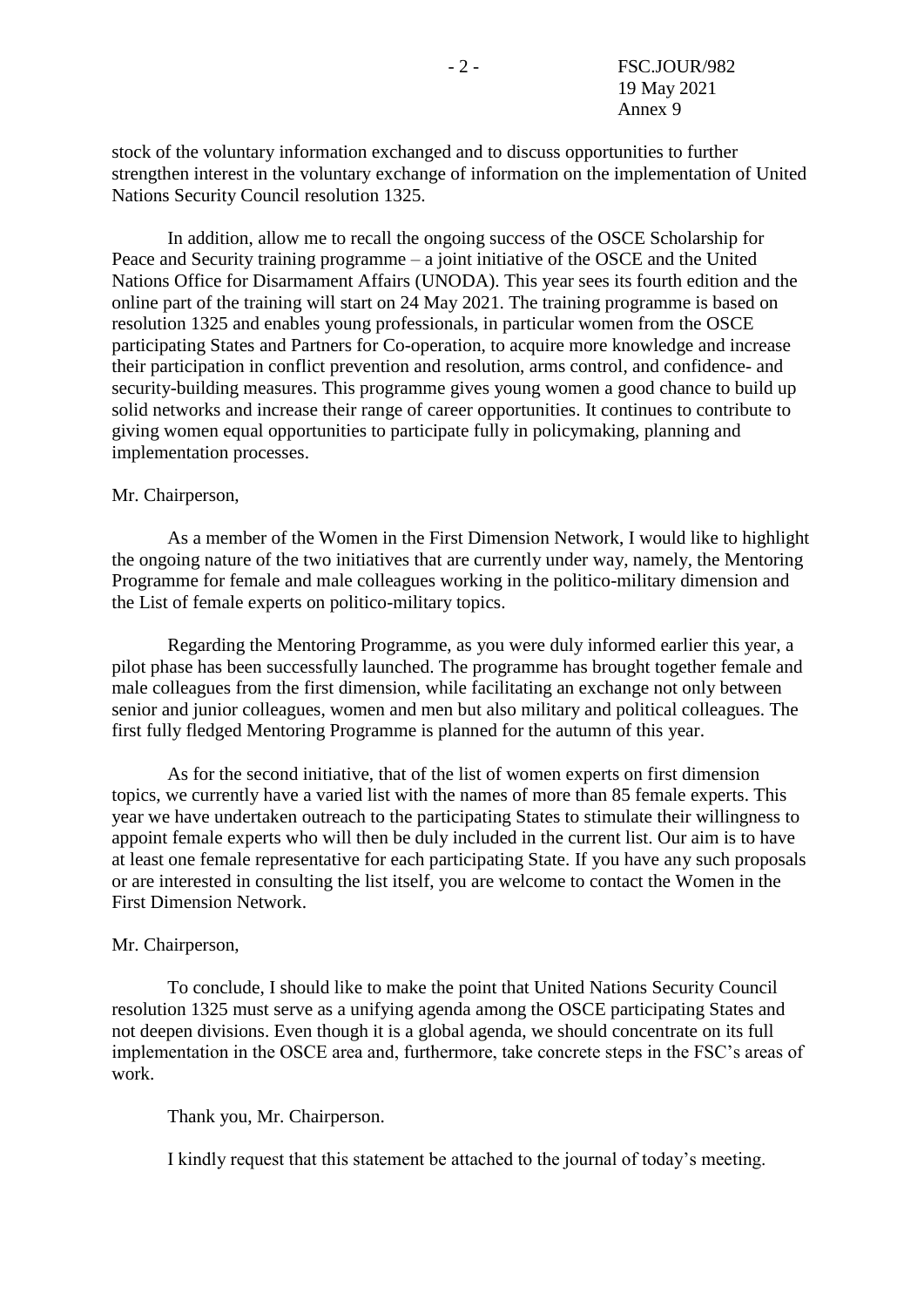

FSC.JOUR/982

Original: ENGLISH

**976th Plenary Meeting** FSC Journal No. 982, Agenda item 2(b)

## **STATEMENT BY THE DELEGATION OF ARMENIA**

Madam Chairperson,

From 16 to 20 May 2021, the armed forces of Azerbaijan are conducting a large-scale military exercise which according to official information provided by the Ministry of Defence of Azerbaijan involves up to 15,000 military personnel, up to 300 tanks and other armoured vehicles, up to 400 missiles and artillery systems of various calibres, multiple-launch rocket systems, mortars, anti-tank weapons, up to 50 units of military aviation, as well as unmanned aerial vehicles for various purposes.

Paragraph 40.1.1, Chapter V of the Vienna Document 2011 on prior notification of certain military activities, provides that a military activity will be subject to notification whenever it involves at any time during the activity:

- at least 9,000 troops, including support troops, or
- at least 250 battle tanks, or
- at least 500 armoured combat vehicles, or
- at least 250 self-propelled and towed artillery pieces, mortars and multiple rocket launchers (100 mm and above).

We once again draw attention to the fact that the military leadership of Azerbaijan is continuing to violate the provisions of the Vienna Document 2011, failing to inform participating States of its military drills within the timeframe provided by the Vienna Document and through established channels of communication. By combining various thresholds established by the Vienna Document, Azerbaijan is attempting to justify its non-compliance with Vienna Document provisions.

We also recall that this is the fifth unnotified military exercise conducted by Azerbaijan since the end of the war of aggression it unleashed against Artsakh last year. It is important to note that this exercise is clearly offensive in nature, being aimed at checking the command and control of troops and bringing them to a state of combat readiness and regrouping on the basis of the combat experience gained during the Second Karabakh War.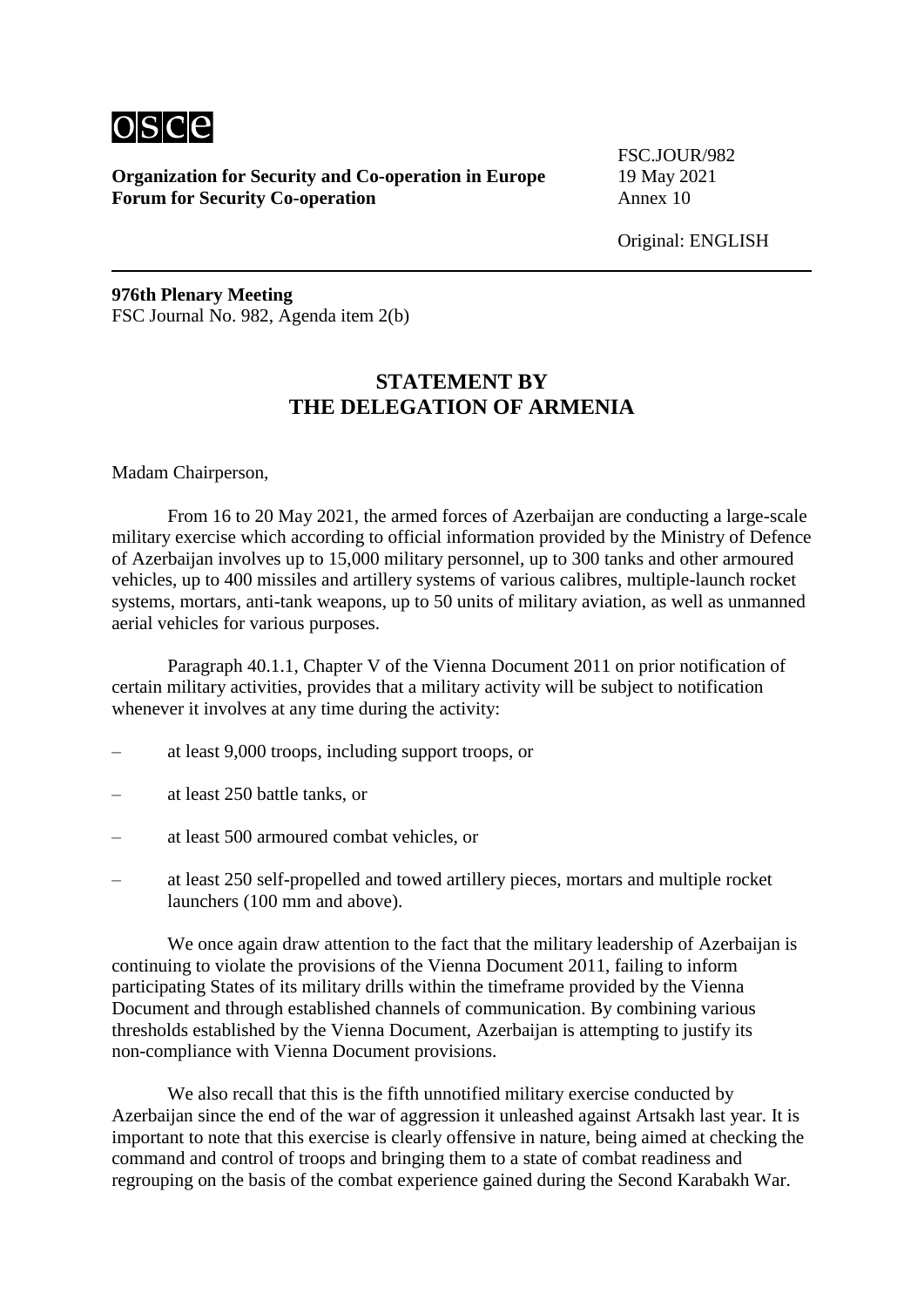Moreover, the Ministry of Defence of Azerbaijan announced the holding of this large-scale military exercise on 12 May, the day when the Azerbaijani armed forces, in a provocative and irresponsible move, encroached upon the sovereign territory of Armenia in Syunik and Gegharkunik provinces.

In the light of the recent use of force by Azerbaijan against Artsakh, constant threats and territorial claims made by the President of Azerbaijan against Armenia, the incursions of the Azerbaijani military into the sovereign territory of Armenia, as well as Azerbaijan's ongoing military build-up along the Armenian borders, we consider an unnotified military exercise such as this one to be a real threat to Armenia and Artsakh, as well as to regional peace and stability.

We appreciate the calls of our international partners for the immediate withdrawal of Azerbaijani troops from the territory of Armenia and for Azerbaijan to cease its irresponsible and provocative actions.

We call on the Swedish OSCE Chairmanship-in-Office and other participating States to respond appropriately to the persistent violations by Azerbaijan of its commitments under the Vienna Document.

We also urge Azerbaijan to provide detailed information on the parameters of its current large-scale military exercise in order to ensure military transparency and stability and to avoid further escalation and the creation of new areas of tension.

I thank you and kindly ask that this statement be attached to the journal of the day.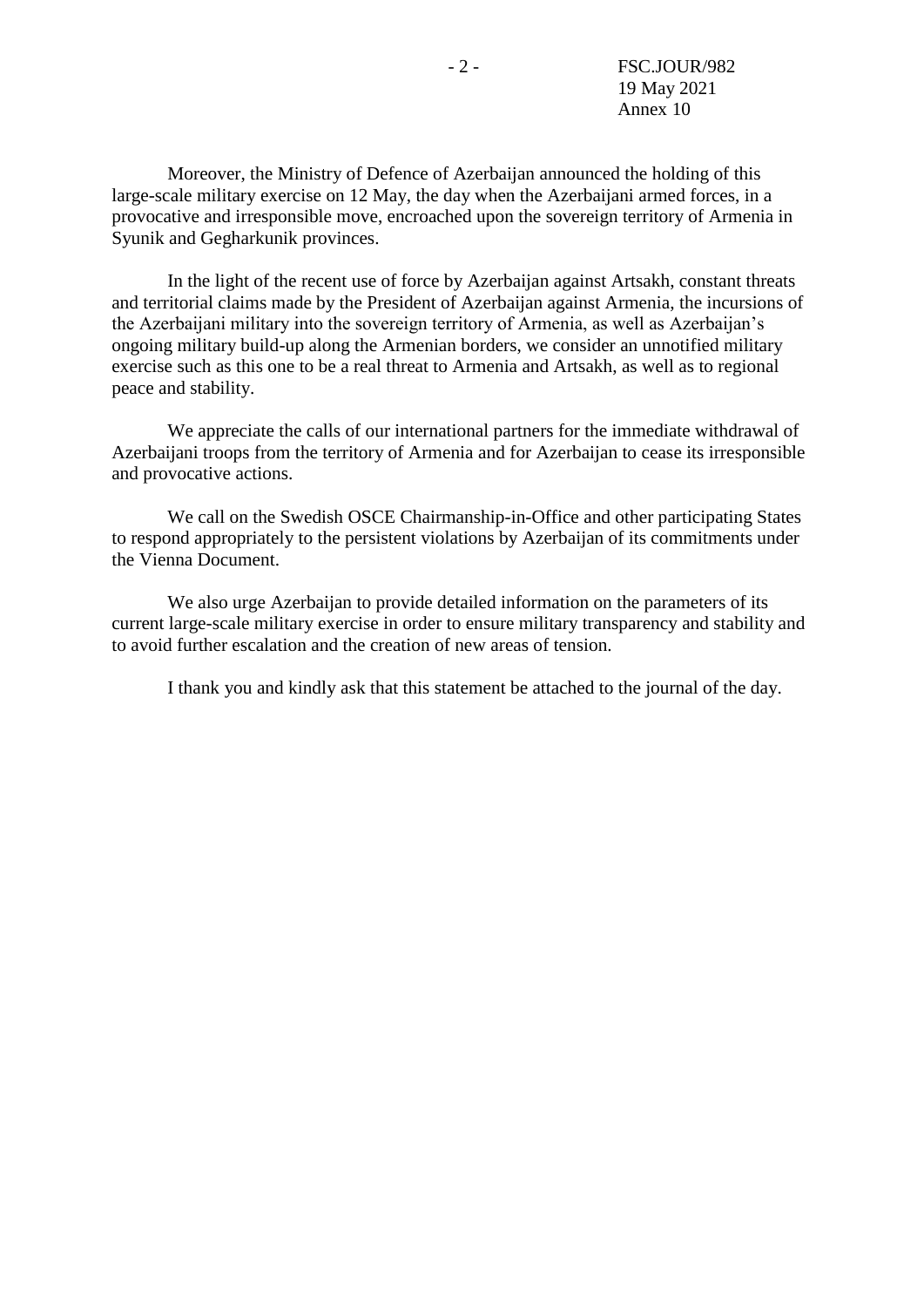

FSC.JOUR/982

Original: ENGLISH

**976th Plenary Meeting** FSC Journal No. 982, Agenda item 3(b)

### **STATEMENT BY THE DELEGATION OF ALBANIA**

Thank you, Mr. Chairperson.

This is to inform the OSCE participating States that on 27 and 28 May 2021, Albania, in close collaboration with the Conflict Prevention Centre (CPC), will be hosting a regional online seminar on the OSCE Code of Conduct on Politico-Military Aspects of Security for participating States and Mediterranean Partners for Co-operation. The invitations were distributed at the end of April and a reminder regarding registration for the event was sent out earlier this week.

The first day of the regional seminar will feature:

- A high-level opening address; and
- An introductory session on the Code of Conduct; a survey of its history and development; a look at the Code of Conduct from an academic perspective; and a contribution on the CPC's role with regard to the Code.

The first day of the regional seminar will also feature a seminar session on democratic oversight and the role of parliaments.

On the second day, 28 May 2021, the following topics will be covered in separate seminar sessions:

- Aspects of the women, peace and security agenda within armed and security forces;
- National practices in implementing the Code of Conduct, including views from Mediterranean Partners for Co-operation;
- The role of youth, with a focus on regional security challenges (a topic still in line with the priorities of the 2020 Albanian OSCE Chairmanship).

Moreover, there is also going to be a working session on the Questionnaire on the Code of Conduct and responses to it.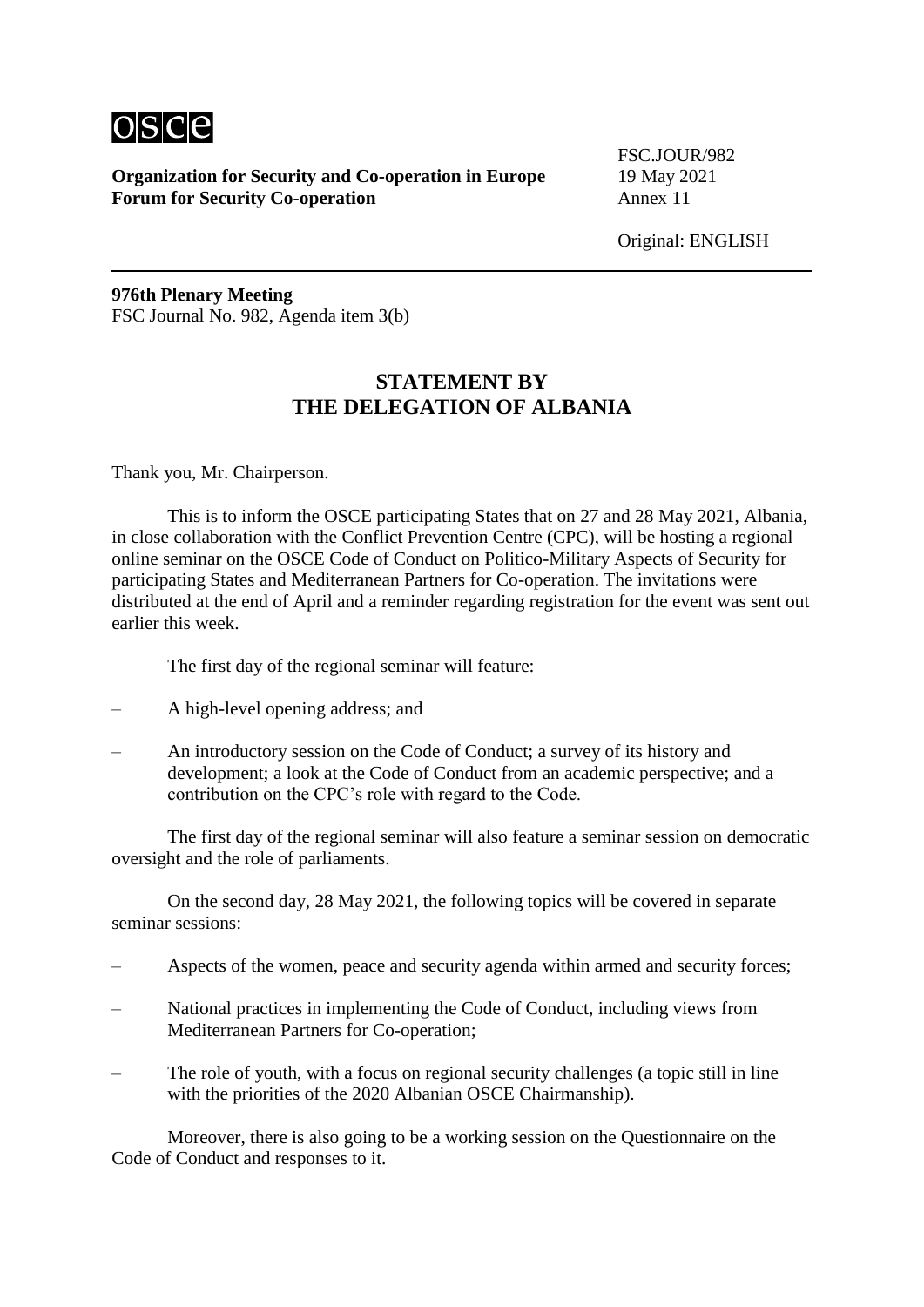Finally, these two seminar days will be wound up with a closing session.

I kindly remind participating States and our Mediterranean Partners for Co-operation that the registration deadline is 3 p.m., CET, on 20 May 2021.

We look forward to your participation in and contributions to the regional seminar.

Thank you for your attention. Should you have any questions, please do not hesitate to contact us.

Mr. Chairperson, I kindly ask that this statement be attached to the journal of today's meeting.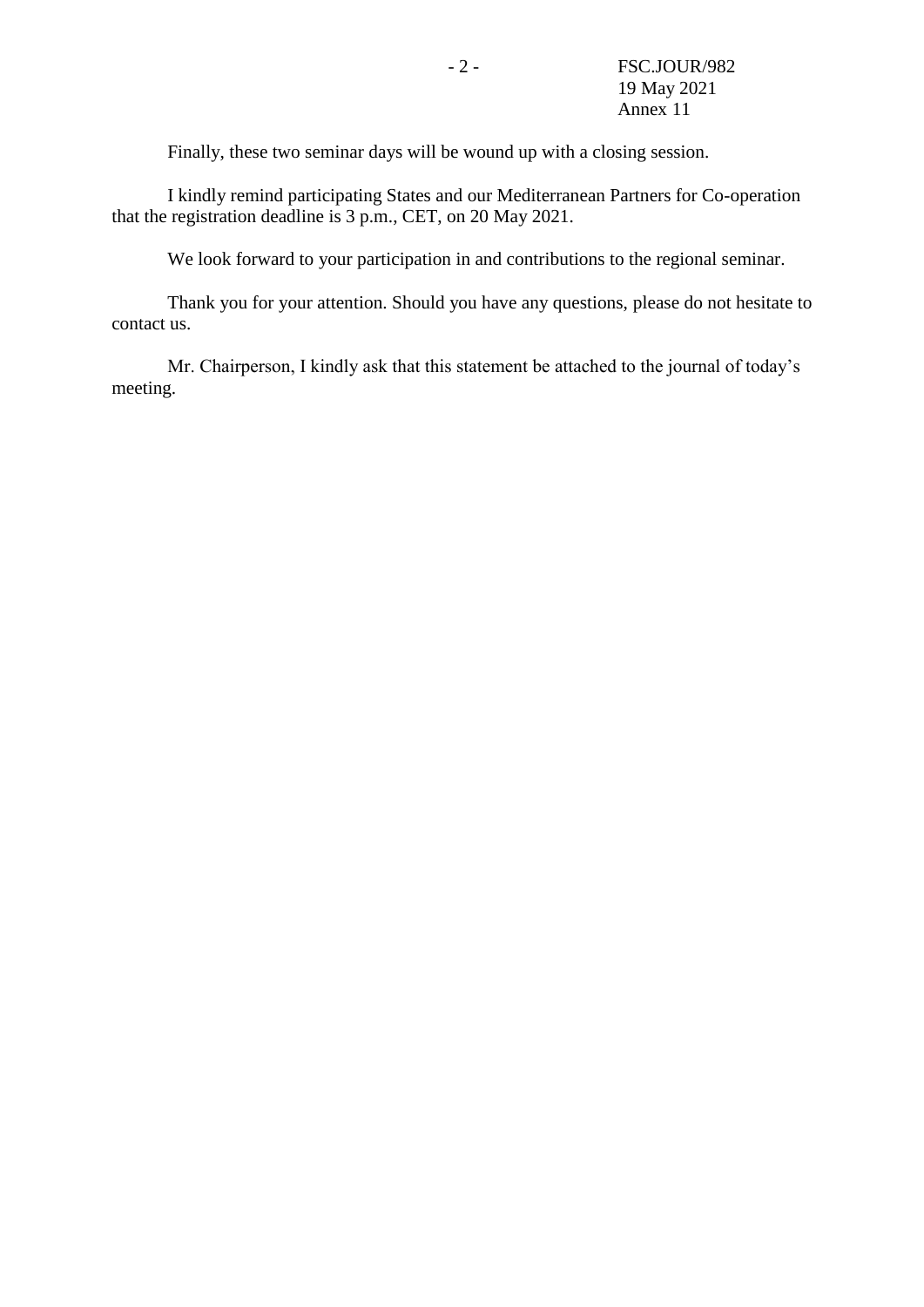

FSC.JOUR/982

Original: ENGLISH

**976th Plenary Meeting** FSC Journal No. 982, Agenda item 3(c)

### **STATEMENT BY THE DELEGATION OF LITHUANIA**

Madam Chairperson, thank you for giving me the floor.

I would like to provide information about the exercise "Iron Wolf-I", which started in Lithuania today.

The exercise is organized by the "Iron Wolf" Mechanized Infantry Brigade of the Lithuanian armed forces together with the German-led enhanced Forward Presence Battle Group stationed in Lithuania, and with other units of Allied forces. The numbers of troops involved and of equipment and weapon systems used are lower than the thresholds set in the Vienna Document. In total, 3,169 troops are to participate in the exercise, and 21 battle tanks, 133 armoured combat vehicles, 11 artillery pieces and 6 helicopters will be used.

The exercise will take place from 19 to 30 May, with the main phase running from 23 to 29 May.

The general aim of the exercise is to train the enhanced Forward Presence Battle Group and the Duke Vaidotas Battalion of the Mechanized Infantry Brigade "Iron Wolf" to operate together, and to enhance interoperability with other Allied forces.

The objectives of the exercise are to:

- Promote collective competence and confidence;
- Demonstrate enhanced Forward Presence Battle Group readiness;
- Train and certify the conduct of force-on-force operations by the enhanced Forward Presence Battle Group and the Vaidotas Battalion of the "Iron Wolf" Brigade;
- Promote interoperability with the units of the National Defence Volunteer Forces;
- Train abilities for fighting in conditions of chemical, biological, radiological and nuclear warfare;